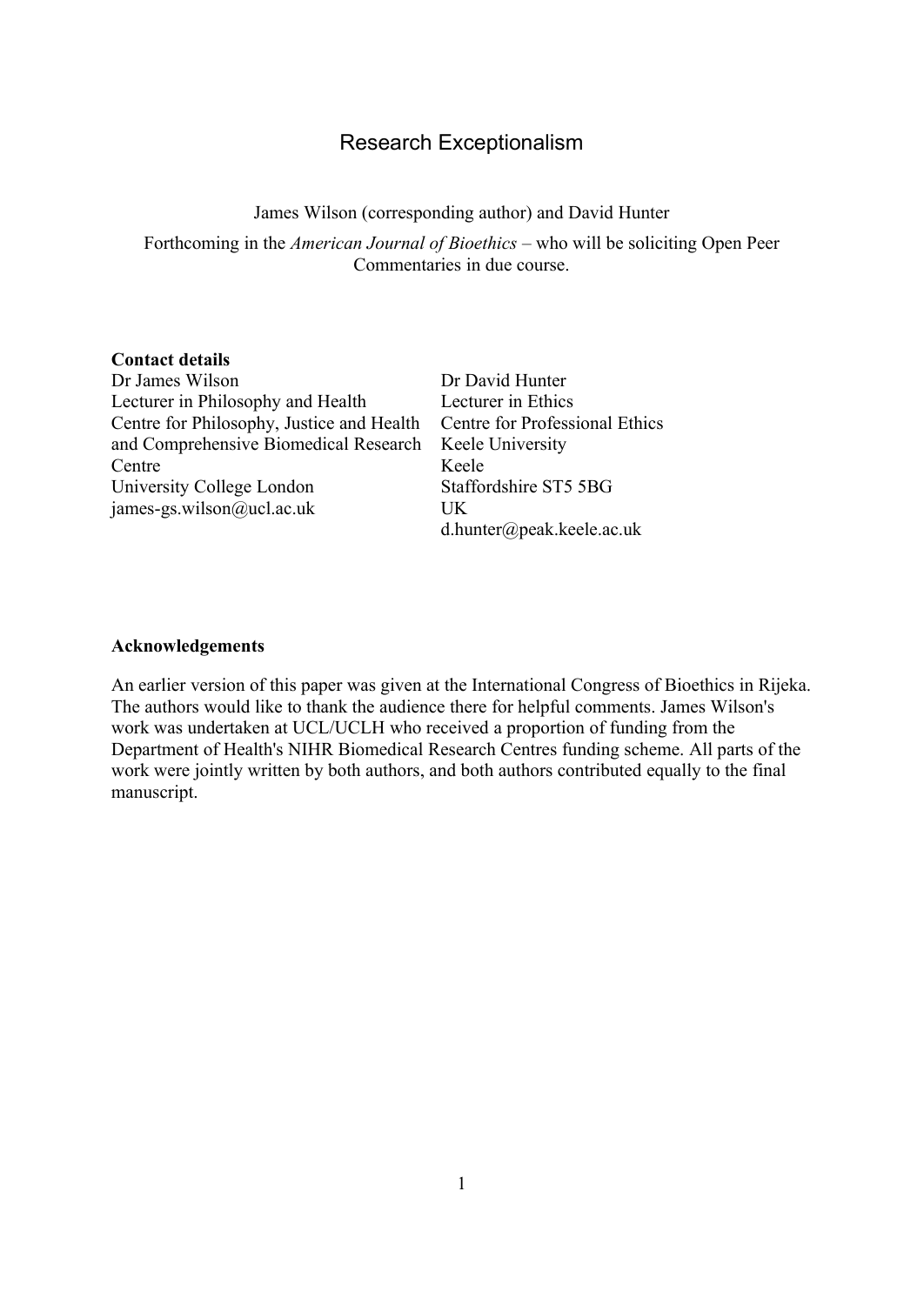#### **Abstract**

Research involving human subjects is much more stringently regulated than many other nonresearch activities which appear to be at least as risky. A number of prominent figures now argue that research is over-regulated.

We argue that the reasons typically offered to justify the present system of research regulation fail to show that research should be subject to more stringent regulation than other equally risky activities. However there are three often overlooked reasons for thinking that research should be treated as a special case. First, research typically involves the imposition of risk on people who do not benefit from this risk imposition. Second, research depends on public trust. Third, the complexity of the moral decision making required favours ethics committees as a regulative solution for research.

### 1 INTRODUCTION

The past forty years have seen a massive expansion in the ethical scrutiny of medical research. All medical research in many countries now has to be reviewed and approved by a research ethics committee (REC) or Institutional Review Board (IRB) before any contact with human subjects is allowed to commence.<sup>[1](#page-1-0)</sup> A great deal of emphasis is placed on the informed consent of participants, and there are also requirements for ethics approval before a study can be published – so even if for some reason there was no prior requirement to seek approval

<span id="page-1-0"></span><sup>1</sup> In the United Kingdom, Australia and New Zealand these committees are referred to as Research Ethics Committees, whilst in the United States they are referred to as Institutional Review Boards. We will be using the terms interchangeably and will primarily use either research ethics committee or REC to refer to whichever committee is responsible for the ethical review of research.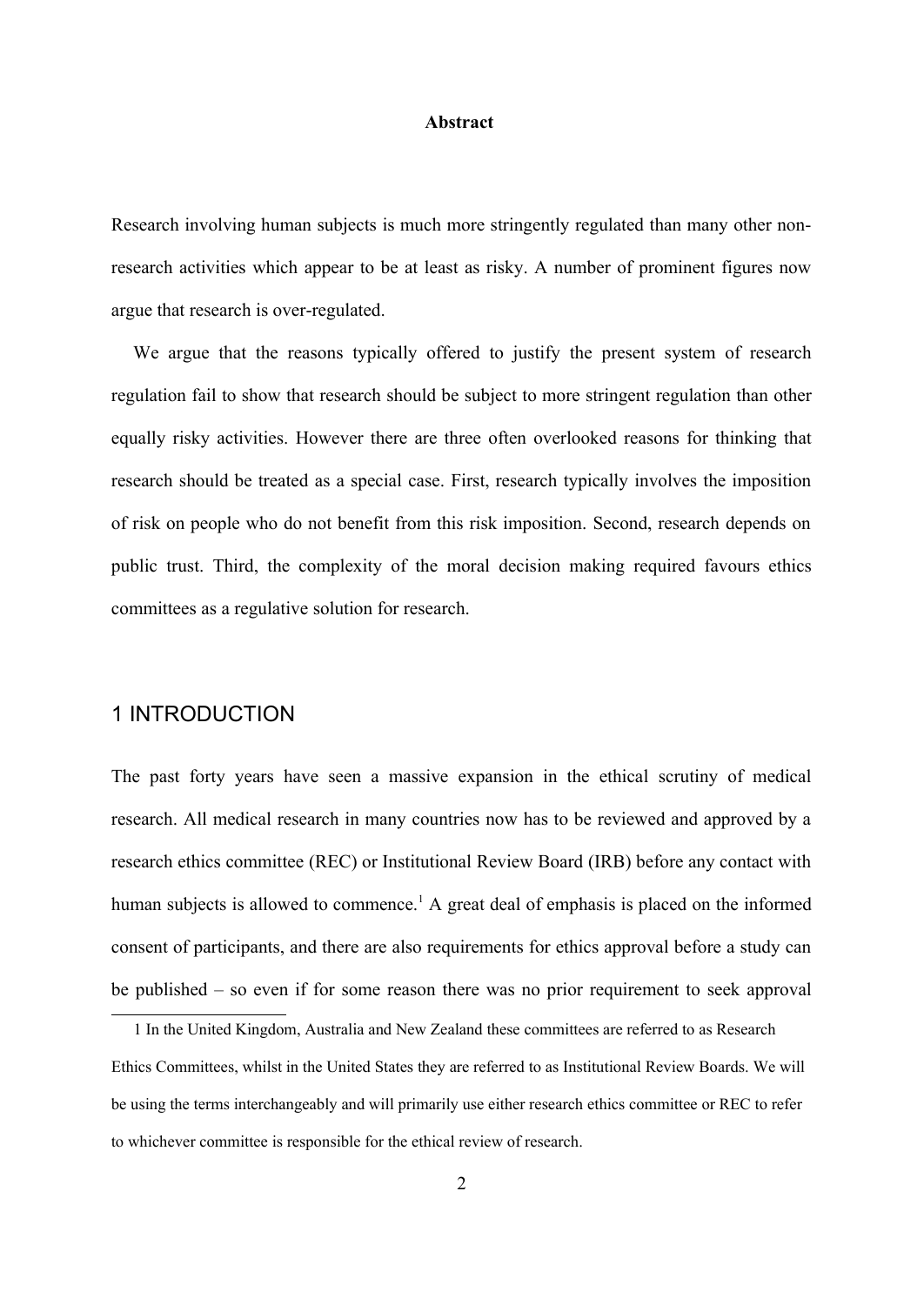from an ethics committee, it will typically be impossible to publish a piece of medical research without it having been approved by an ethics committee. In many countries this system has recently been expanded into other university based human participant research either formally via legislation such as in Australia or informally via self regulation by universities and funding bodies making approval from a university ethics committee a precondition of starting work on any project involving human subjects.[2](#page-2-0)

This system of regulation for research is rather more stringent than the systems of regulation we have in place for many other activities which seem to involve the imposition of similar or greater risks. In both the US and the UK we currently see a backlash against this apparent over-regulation of research. (See for example Warlow 2005; Stewart et al 2008; Sullivan 2008; Dyer and Demeritt 2008)

There are three responses we could make to this 'over-regulation' charge. First, we could argue that we are too lax in the way we regulate various other activities and that we should regulate them more stringently to bring them into line with the way we regulate research. Second, we could argue that we are too stringent in the way we currently regulate research, and we should relax our research regulations to bring them into line with the way we regulate other activities. Third, we could argue that there are sound ethical reasons why research merits stringent regulation *despite* the fact that it is no riskier than many other activities which

<span id="page-2-0"></span>2 What specifically is legally required in terms of approval for research depends on jurisdiction. In almost all jurisdictions some or much of medical research is legally required to seek ethical approval. In some jurisdictions such as the United States and Australia university based non-medical research is legally required to seek ethical approval. In others such as the United Kingdom and New Zealand there is no formal legal requirement to seek ethical approval for university based research unless it is medical research or research in an area which is covered by legislation (human tissue and research involving people lacking the mental capacity to consent). A relatively complete listing of legislation governing research can be found in OHRP (2009).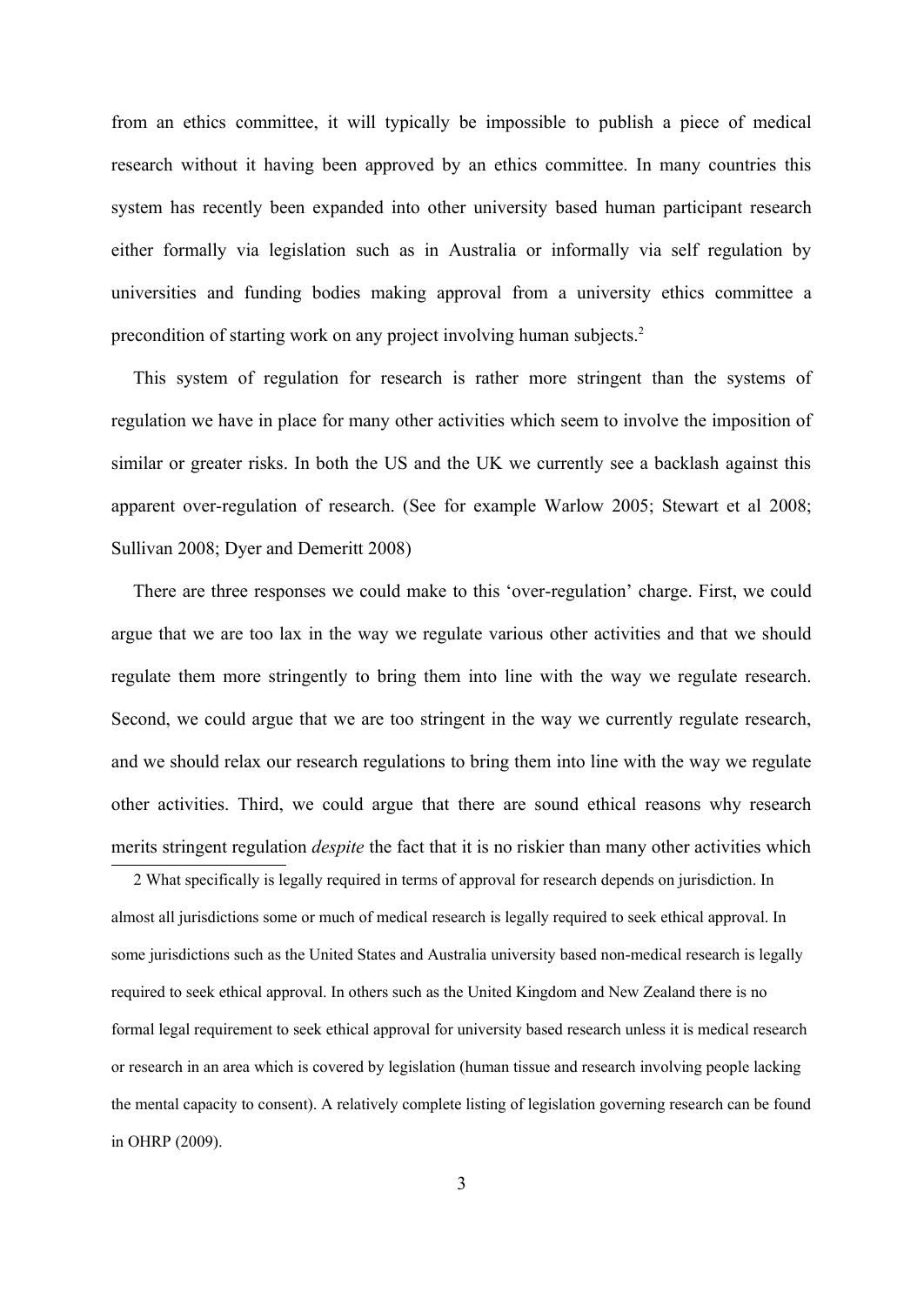we do not regulate stringently. We call this third approach *research exceptionalism*.

This article provides a qualified defence of research exceptionalism. Sections 2 and 3 provide the necessary background. Section 2 contextualises research ethics within the broader field of risk regulation, whilst Section 3 makes the case that our current system of research regulation seems to be anomalous when compared to the way we regulate other types of risk. Section 4 examines six arguments commonly given in favour of current systems of research regulation and concludes that none justifies us in thinking that research is exceptional. In Section 5 we advance three arguments which seem to us to be more promising in justifying research exceptionalism.

## 2 REGULATING RISK

In this article, we use the term 'risk' in a nontechnical sense, to refer to "situations in which is it possible, but not certain that some undesirable event will occur."[3](#page-3-0) (Hansson 2007a) The

<span id="page-3-0"></span><sup>3</sup> Hence our usage of the term is to be distinguished from that deployed in technical writing in risk, which distinguishes risk from hazard. In this literature, risk refers to cases where we can assign known probabilities to a given event – for example, a coin toss – whereas hazard refers to cases where we are unable to assign probabilities. Given that a good part of what makes research research is the fact that we lack knowledge about what the effects of our intervention will be, the regulation of research will tend to be focused more on hazard than risk. However we have decided (as in common in philosophical discussions) nonetheless to prefer the term risk, but with the proviso that we shall use it in a broad way which also encompasses hazard.

There is a further complication here which we shall largely ignore: we have not specified *to whom* the event needs to be undesirable. For instance, no doubt tobacco executives all across the US and Europe are currently working to avoid what they perceive as an undesirable event, namely losses to their long term profitability caused by the greater focus on tobacco as a public health issue. We would consider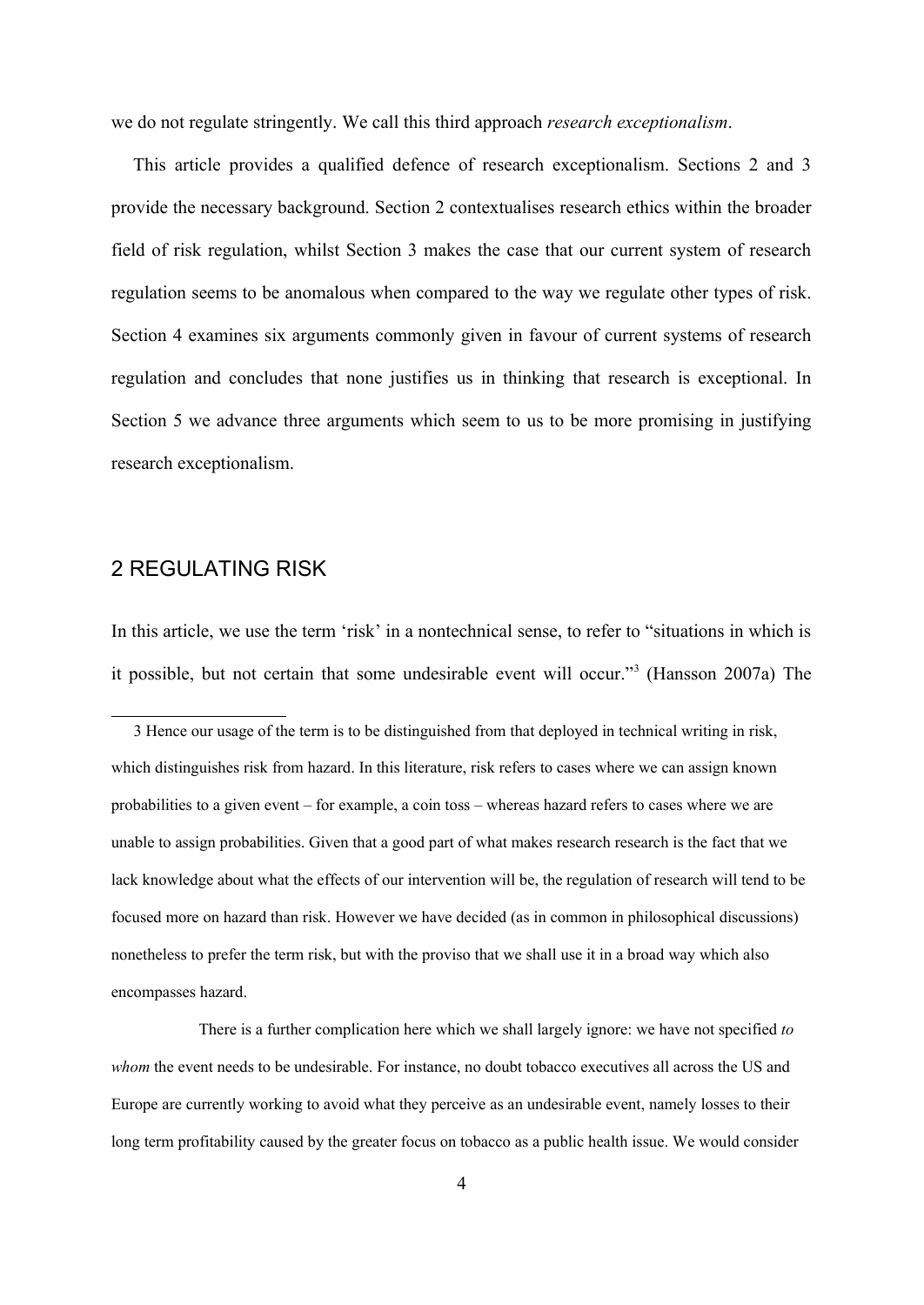nature of research as an activity makes talking about "the risks involved in research" potentially ambiguous. In many cases doing research involves performing actions which are indistinguishable from other actions which are performed in a non-research context. For example, suppose there are currently two different treatments, A and B, for a given condition, and a research team want to discover which is the more effective. At the moment, some doctors favor A over B, and others favor B over A. The research protocol involves cluster randomization, so that half the hospitals in the trial area will, for the period of the research, offer treatment B, whilst the other half will offer treatment A. Patients will not be made aware that they are part of a research study.

In a case like this, it may be that both A and B are quite risky procedures: it may be, for instance, that A and B are different methods of operating on large gunshot wounds. But it would not follow from this that the *research* was in and of itself was risky: if the patients who are participants in the research would otherwise have received either treatment A or B, depending on the subjective judgment of the doctor, then we cannot plausibly claim that the risks involved in being subjected to either treatment A or treatment B are risks *of the research*, given that these risks would have been present even if the research project had not been undertaken. Insofar as research is ethically problematic it must be because it introduces new risks that would not otherwise be present.<sup>[4](#page-4-0)</sup>

this to be a risk management problem, despite the fact that the measures to reduce smoking which are undesirable from the tobacco executive's perspective, are presumably desirable from a more objective perspective. However in this article we are interested in which risks we should be aiming to regulate *as a society,* and so we will focus only on events which would be undesirable from the perspective of a just society.

<span id="page-4-0"></span>4 In the case of this study we might argue, for instance, that the quality of the care the patients receive would in some sense be compromised by the research process, or that the fact of their treatment being randomised without their consent wrongs them even if it does not harm them.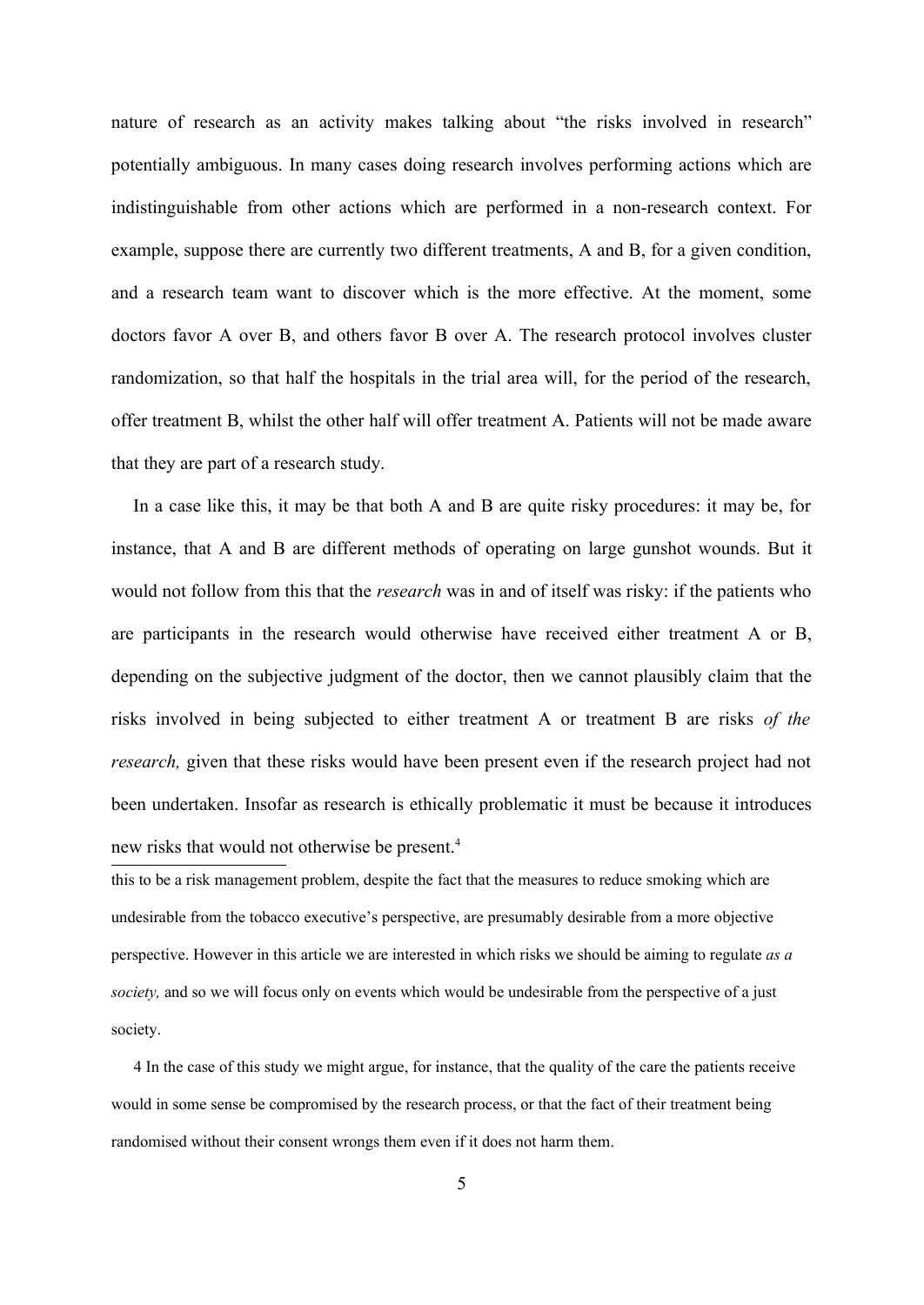#### The Idea of Regulation

Regulation, as we shall use it in this article, is a normative activity which aims to steer the behavior of human beings, in order that a desired goal is either achieved or approached more closely. Regulation in this sense covers a broad range of activities. Here is a small sample of common ways in which we regulate:

*A. Prospective regulation:* Regulation that requires a check to ensure it is being followed before the activity is undertaken.

*B. Reactive regulation:* In contrast to prospective regulation, reactive regulation only takes effect if the appropriate standard is breached.

*C. Licensing:* Regulation by testing operators and then trusting them to carry out the activity appropriately.

*D. Dip sticking:* Regulation which randomly tests a sample of those carrying out the activity to ensure it is being done in accordance with the appropriate standards.

*E. Financial incentives*: Indirect regulation by making the desired choice more financially attractive (For instance, raising the tax on petrol to encourage the use of fuel efficient cars).

*F. Architectural nudges*: Changing the environment in which choices are made in such a way as to load the dice in favor of the desired result. For instance, a school cafeteria places the healthier items at the front so people are more likely to choose them. (Sunstein and Thaler 2008)

The regulation of a particular activity might well involve a mix of different forms of regulation, so for example driving and road safety are regulated both via standard setting with testing of drivers but also with the reactive forces of the courts if someone is found to not be maintaining the appropriate level (which itself is often determined by a form of dip sticking,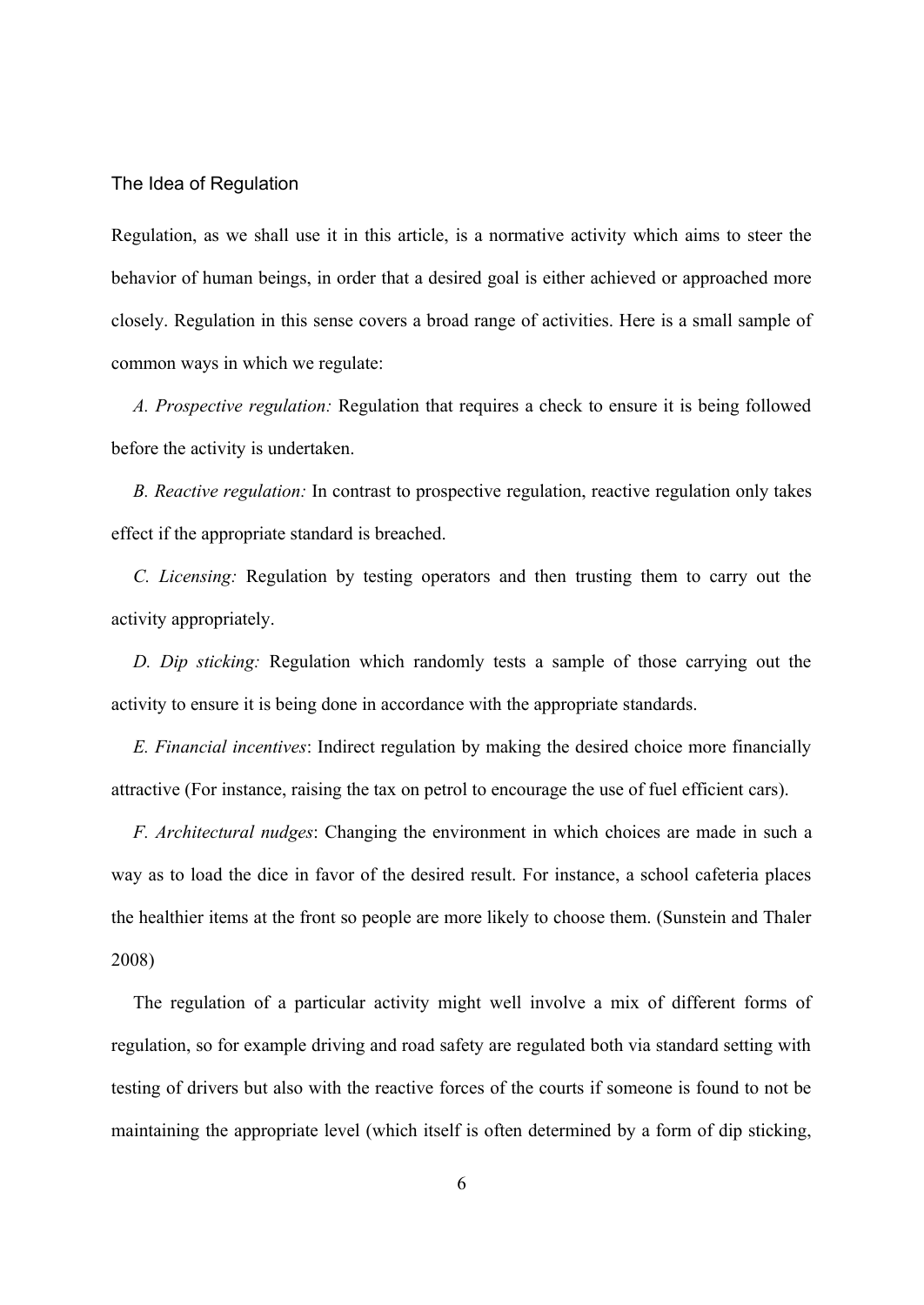namely a limited number of police observing some, but not all motorist activity). Architectural and financial considerations also sometimes play a role: for instance there will typically be fines to discourage undesired driving behavior, and some cars are built to make an annoying sound if they are moving without the driver wearing his seatbelt.

#### Regulating risk vs the risks of regulation

Where there are undesirable events that it is possible but not certain will happen, and it is within our power to prevent or mitigate these events, then there is an intuitive obviousness to the idea that we should aim to regulate in some way to ensure that we either prevent these events from occurring or mitigate them if they do.

However it is important to note that the act of regulating a particular risk will typically introduce further risks. Amongst the downsides of regulation we need to consider are first its financial costs: if we choose to regulate a domain, we typically need to set up relevant regulatory standards and monitor compliance with them, train people to comply with these standards, and punish non-compliers.<sup>[5](#page-6-0)</sup> Second regulation will often have specifically moral costs: for example curtailing liberty.

Regulation can also have more subtle downsides: regulating a system with a particular standard can create perverse incentives and will often have the side effect of making it more difficult to meet other desirable goals.<sup>[6](#page-6-1)</sup> Different types of regulation will have different types of moral and financial costs: for example, banning an activity outright is a much greater

<span id="page-6-1"></span>6 For instance, if we regulate to reduce speed in built up areas by installing a large number of road humps, this is likely to increase the risk that people being rushed to hospital for emergency treatment will die on the way.

<span id="page-6-0"></span><sup>5</sup> For example it has been estimated that it costs £800 for a research ethics committee to consider an application and £850 for a researcher to prepare it. (Arshad and Arkwright, 2008)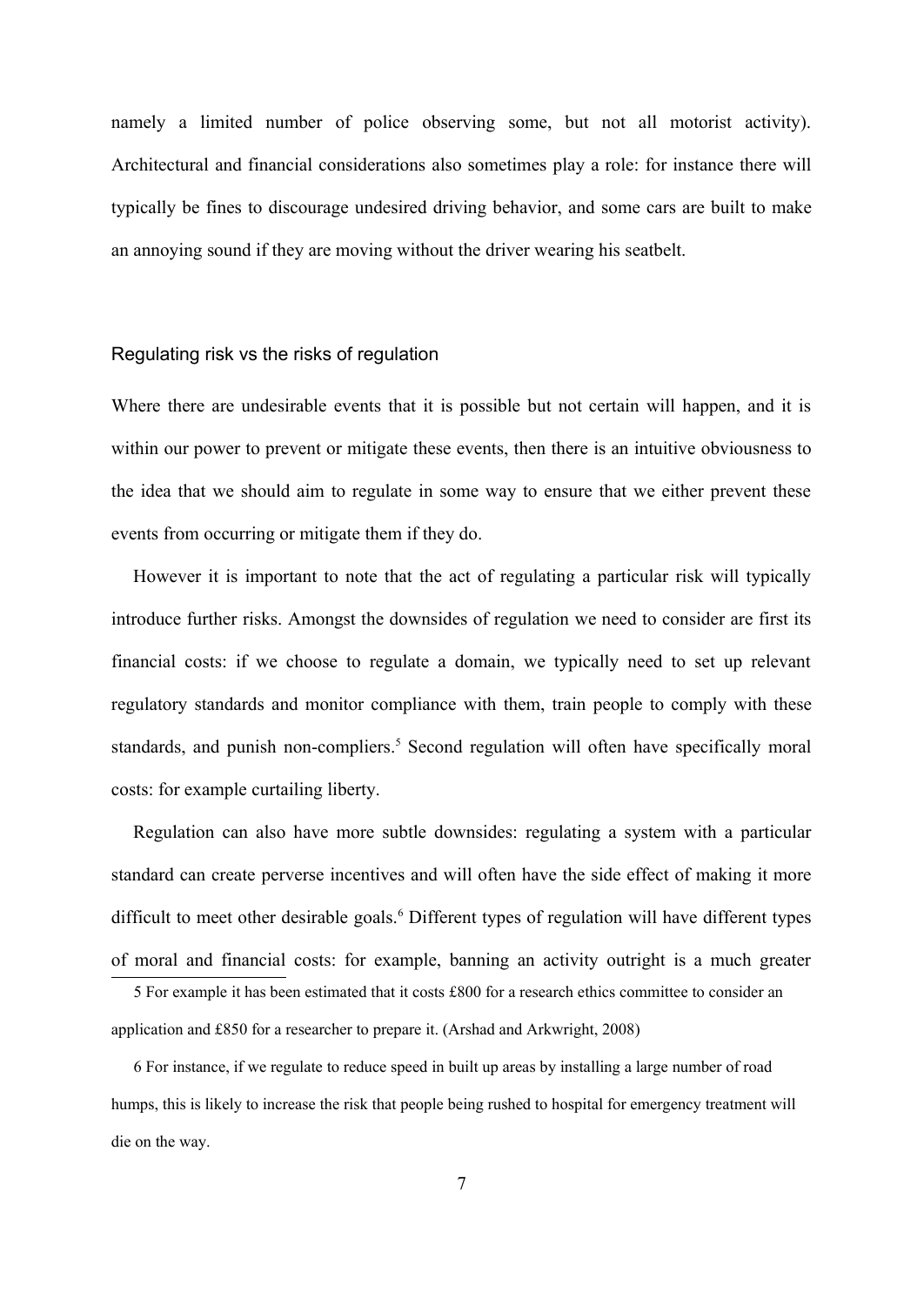imposition on liberty than attempting to nudge people towards a desirable goal.

A particular piece of regulation R is morally justified only where it meets three criteria. The first and most obvious criterion is that the goal towards which we are trying to steer people must be desirable (or at least not undesirable). Second, the likely effects of regulating the activity in question with R (with its attendant moral costs) must be morally better than adopting a laissez-faire attitude towards the activity in question. Third, given that the goal is worth obtaining, and that R would be morally superior to a laissez faire approach, we need also to be convinced that R is morally superior to (or at least not inferior to) any rival ways of regulating  $R_1 \ldots R_n$ .

The third criterion is the most ethically complex to apply. There will be some easy cases where two methods of regulating differ only in one way (perhaps  $R_1$  and  $R_2$  are identical in every way but for the fact that  $R_2$  is ten times as expensive as  $R_1$ ). But we are likely to find that there are cases where things are less clear. For instance,  $R_1$  might be more effective in obtaining the desired state of affairs than  $R_2$ , but be accompanied by rather higher moral costs.

In order to work out whether a given mode of regulation for a particular risk is superior to all others, we would need an account of what makes one risk worse than another. Ideally, such an account would have two features: first, it would be fully alive to all the ethical features which make one risk worse than another (call this the *accuracy requirement*), and second, it would enable us to make useful comparative judgments about which of two risks is worse from an ethical point of view (call this the *indexing requirement*). However, the accuracy and the indexing requirements conflict. The indexing requirement will tend to push us towards an account of risk where everything about risk is commensurable.<sup>[7](#page-7-0)</sup> However, the accuracy

<span id="page-7-0"></span><sup>7</sup> This is because (as Wolff and de Shalit put it in a slightly different context), 'if two goods, or two forms of advantage and disadvantage, cannot be compared, then they cannot be placed on a common scale, and so it will become impossible, in many cases, to say whether one person is worse off or better off than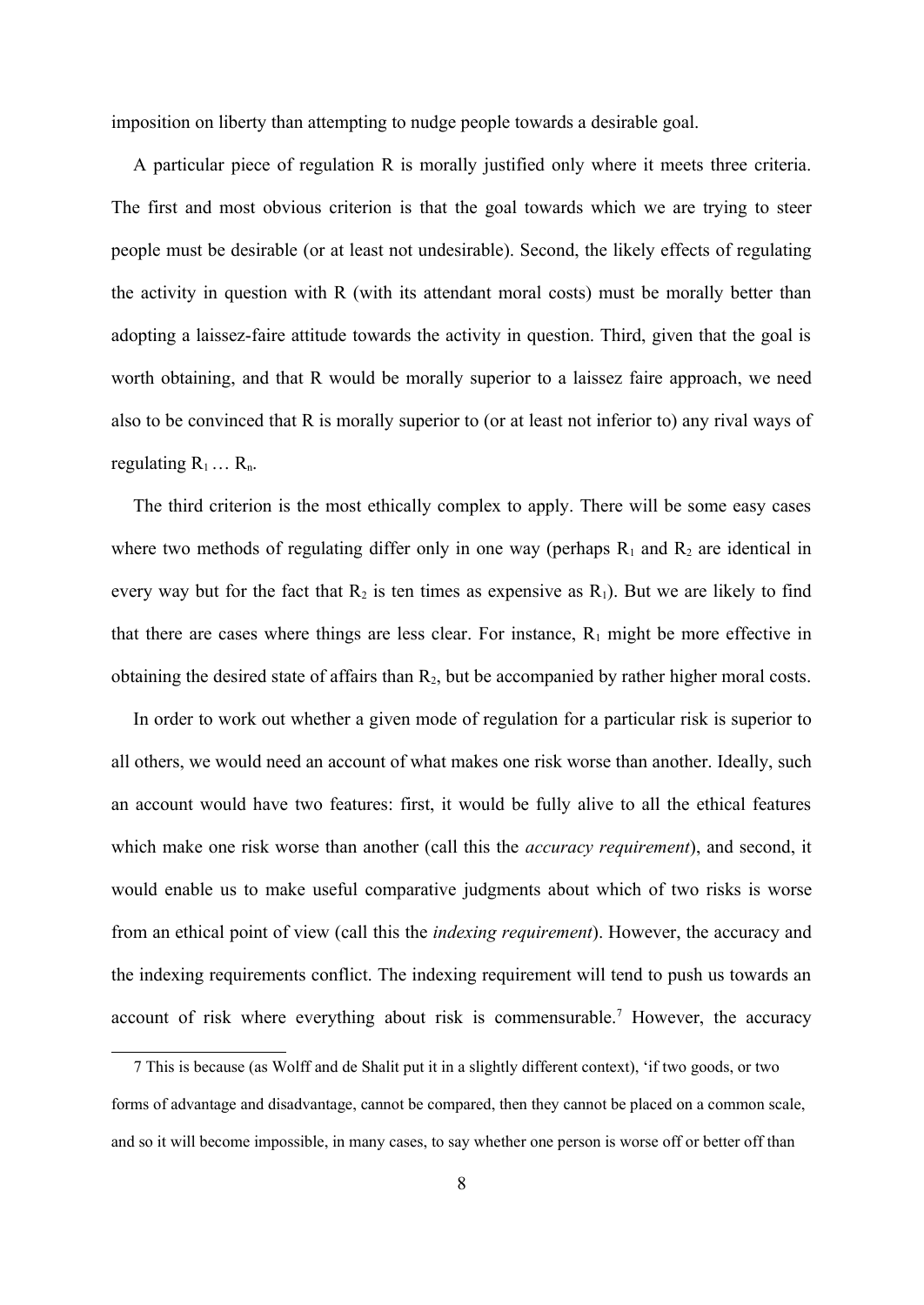requirement will tend to push us towards an account in which some elements of relevance to the ethical regulation of risk are partially or fully incommensurable.

At least three factors threaten the ethical commensurability of risk. First, it is unclear whether it is always appropriate to treat a small risk of a very undesirable event occurring as commensurable with a rather larger risk of a much less undesirable event occurring; and even if it is, how we should commensurate.<sup>[8](#page-8-0)</sup> Second, it is unclear to what extent it is legitimate to commensurate risks across separate people. Is it legitimate to compare a low risk of a mildly bad event happening to a large number of people, with a high risk of something very bad happening to a single person; and if so, how do we perform these calculations? Third, it is unclear how we should account for consent to risk. Intuitively, there is a moral difference between the same level of risk of death, as assumed by a mountaineer, as compared to the same level of risk of death caused by contamination in the water supply; but it is far from clear how we should factor in consent into our overall judgment about how bad a particular risk is.<sup>[9](#page-8-1)</sup>

In the light of these difficulties it is extremely difficult to provide a full and convincing

<span id="page-8-0"></span>8 One obvious way is to do an expected utility calculation, by multiplying the probability of the bad event occurring, by the disutility of its occurrence, to give an expected utility score. However it is far from clear that this is the best way to treat risk. As Wolff points out, it does not seem irrational for someone to be willing to suffer a one in two million chance of death for £1, but not to be willing to suffer a one in two chance of death for  $£1,000,000$ ; let alone  $£2,000,000$  for their certain death. (2006, 61)

<span id="page-8-1"></span>9 In addition, in real world contexts we will typically be acting in the face of hazard, rather than risk and so will not be in a position to judge accurately the probability either that the possible undesirable effects will obtain unless we act, or the likely effectiveness of our attempts to prevent the undesirable events. Hence even if we do think that we can provide an accurate index which will rank risks, given their probabilities, we may not be in a position to rank them on the basis of the information available to us.

another' (2007, 23)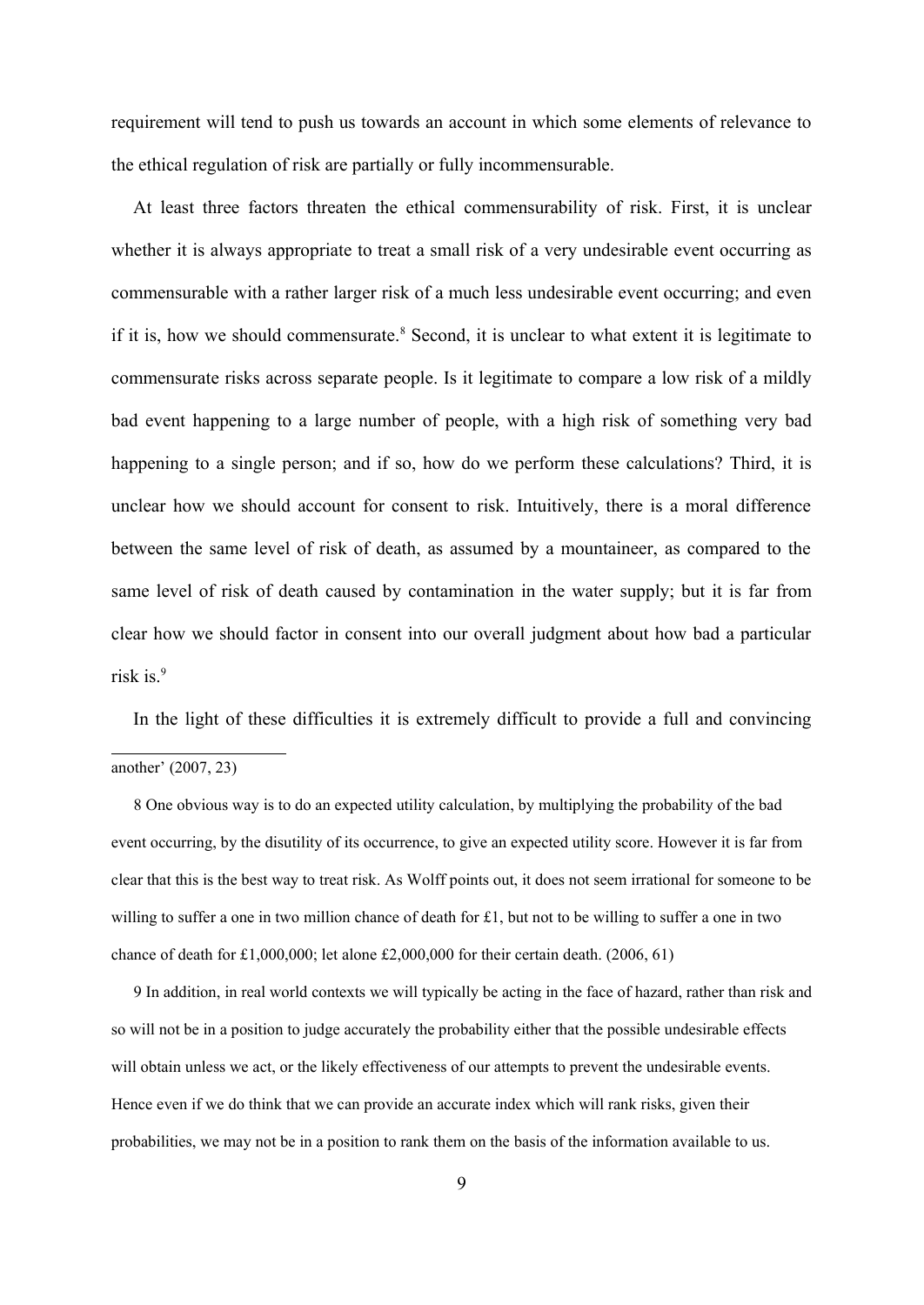account of what makes one risk ethically worse than another. Certainly those who argue that research is currently over-regulated have not done so. Presumably they think that just as we do not need a fully worked out account of justice before we can point out manifest injustices, so we do not need a fully worked out account of the ethics of risk to notice that the way we currently regulate research is grossly disproportional. The next section examines the case for thinking research is overregulated.

# 3 WHY THE REGULATION OF RESEARCH MAY APPEAR TO BE DISPROPORTIONAL

Research ethics committee review requires the researcher to formalize their project in an, often lengthy, application form.[10](#page-9-0) Researchers then have to wait until the committee meets and makes a decision and must then revise their project in line with the recommendations of the committee before they are allowed to start their research proper. Depending on the system, they may also have obligations to report back to the committee on a regular basis. Hence regulation by research ethics committee is a very unusual and burdensome form of regulation.

It is usually assumed that research in the relevant sense is defined by its aim: namely to extend "a body of knowledge by means of a scientifically respectable methodology." (Bortolotti and Heinrichs 2007, 157) Acting with the aim of extending a body of knowledge is not, in general, ethically undesirable.<sup>[11](#page-9-1)</sup> Hence it is unclear why the attempt to extend a body of knowledge ought to be taken as a marker of special moral qualms.

<span id="page-9-0"></span><sup>10</sup> In the UK the present National Health Service's Research Ethics Committee approval form is 34 pages long and must be accompanied by an information sheet, consent form and a research protocol.

<span id="page-9-1"></span><sup>11</sup> There are cases where a body of knowledge (such as body of knowledge which constitutes the science of torture) is so ethically problematic that it is wrong in itself to attempt to extend it. But very little, if any, of the research examined by ethics committees falls into this category.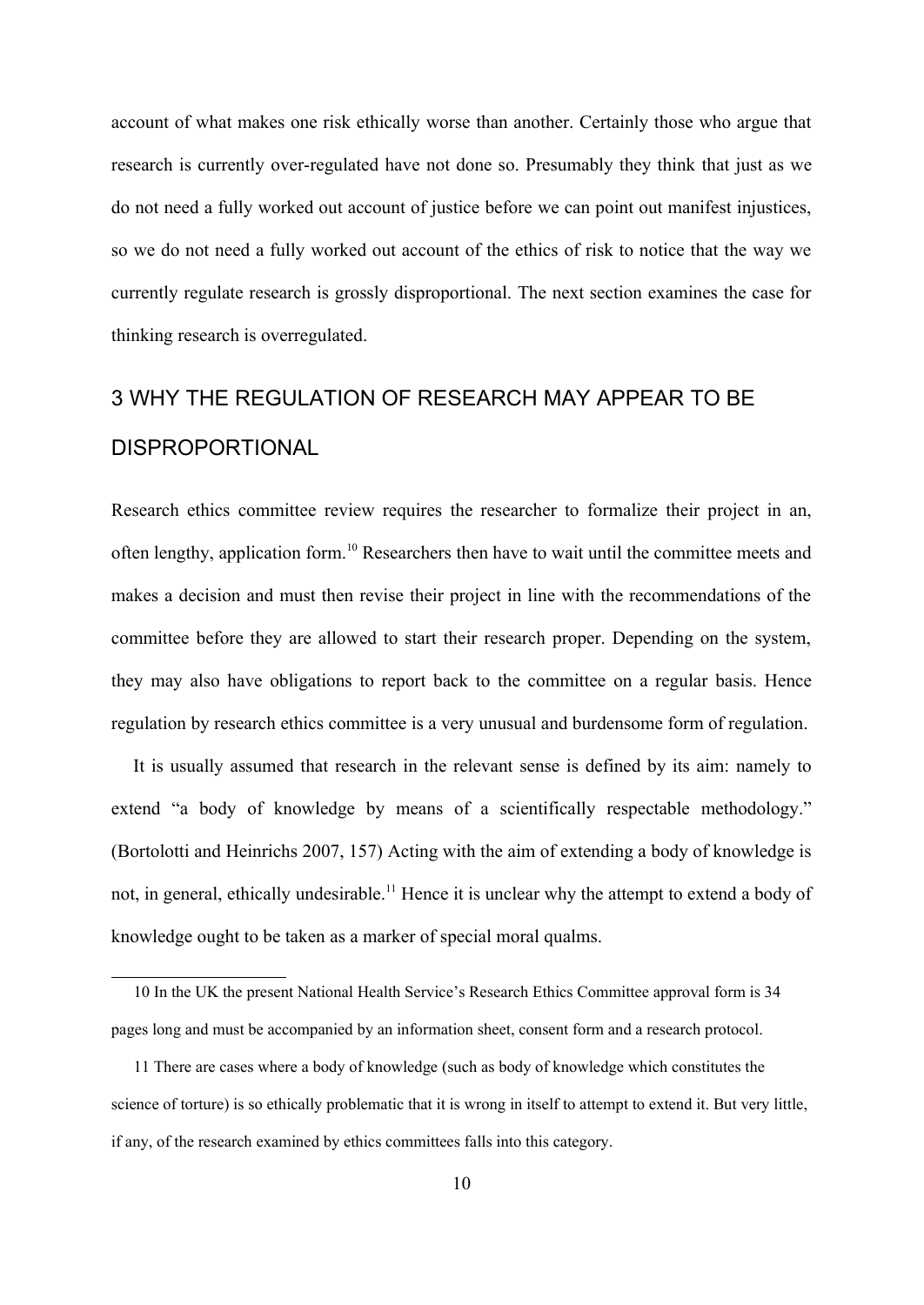This complaint of the overregulation of research is at its most powerful when it is pointed out that it will often be the case that precisely the same activity could be carried out by the same people but would not require (at least according to most systems of research regulation) the same level of intrusive regulation as long as no attempt was being made to derive new generalizable knowledge from the activity. So for example audit activities (which are often hard to distinguish from research) are frequently excluded from research ethics regulation despite involving almost identical activities.<sup>[12](#page-10-0)</sup> Likewise experimental last hope treatments are also often excluded from being considered research because they are typically small scale (single patient) and thus not generalizable.[13](#page-10-1)

One possible reply to these cases is that they play on the ambiguity of the concept of research: and one response (which we would be sympathetic to) would be to argue that audit and innovative treatments really are a form of research, and so should be regulated in the same way as research. However, there are plenty of less ambiguous cases – where we have activities which are clearly not research, but which nonetheless impose similar or greater risks than much research, but which are typically not nearly so stringently regulated. We could have chosen any number of such examples, but we will choose four for indicative purposes.

1. **Journalism**: journalists routinely seek out and interview members of the public, without

<span id="page-10-0"></span>12 Presumably because the information generated by an audit is not generalizable new knowledge but rather assessment of a local situation and whether it is meeting some preset standard. For further on the audit/research distinction, see Cave and Nichols (2008), Holm (2007), and Holm and Bortolotti (2007).

<span id="page-10-1"></span>13 A further peculiarity of the current systems of research scrutiny is that projects may get described as research even if they do not fall under the above definition, for example student research projects even if they are effectively audits are often assessed by research ethics systems precisely because they are described as research projects. Likewise the work of academics such as those in the visual or performing arts sometimes are scrutinized by research ethics committees despite there being no attempt to create generalizable knowledge as part of the process.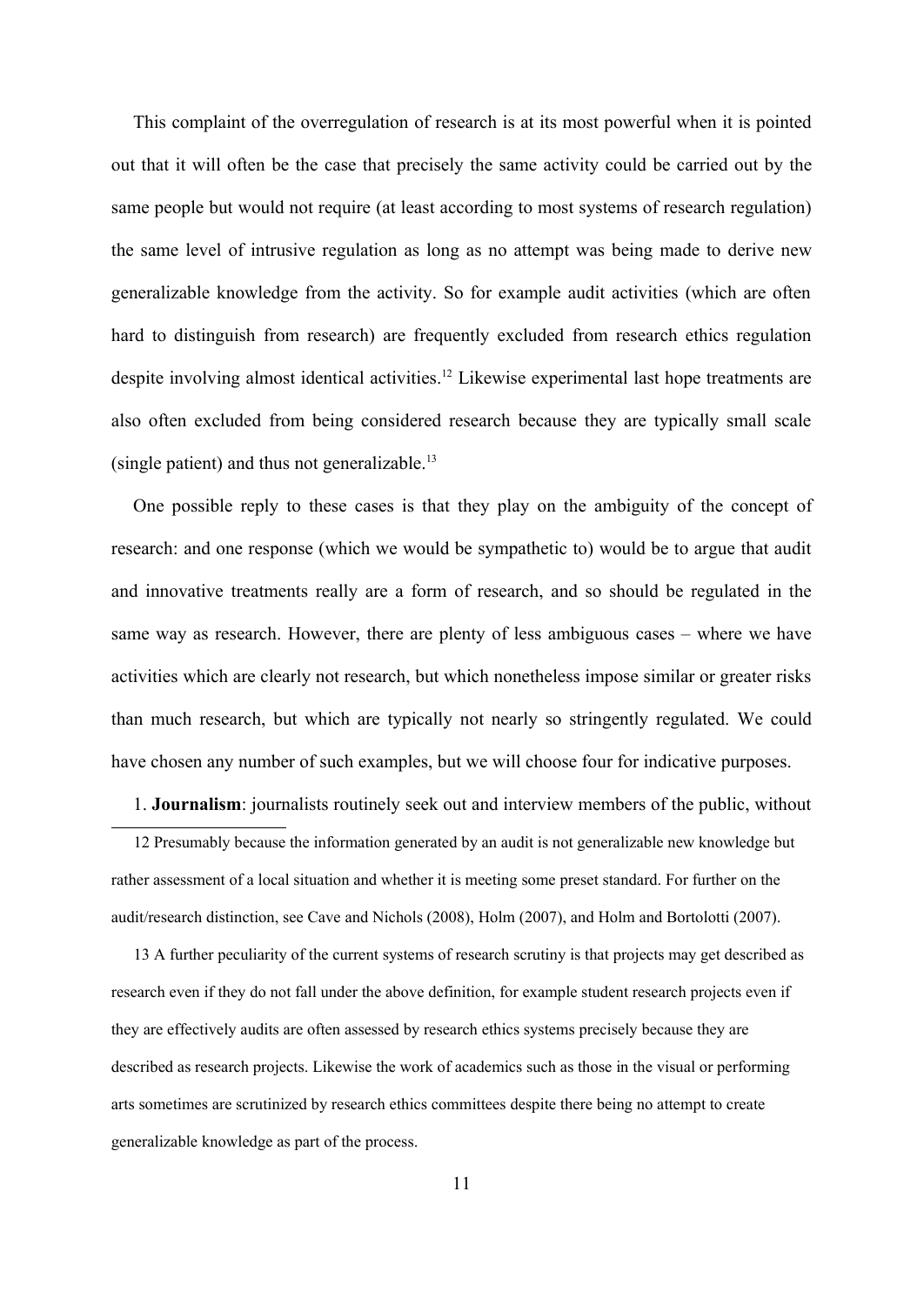seeking any ethical approval from anyone either before starting their article or before publication. Researchers, whether in universities or a medical environment typically do require ethical approval before they are allowed to interview subjects.

2. **Reality TV Shows:** makers of reality TV shows routinely place contestants in environments which are much more stressful than ones which would be allowed by most university ethics committees; and such shows are not typically subject to stringent ethical regulation.[14](#page-11-0)

3. **Dangerous sports:** ethics committees will frequently prevent a research project from going ahead on the grounds that it is too risky. However the risks that ethics committees consider to be too great are often rather small in comparison with other types of activities – such as mountaineering, or sky-diving – which are either not regulated at all, or regulated much less stringently than research.

4. **Government action:** governments frequently impose risks on their citizens (for instance by privatizing nationalized industries, or by cutting welfare payments). Those on whom these risks are imposed very rarely have the opportunity to opt out of the risks on an individual basis; and certainly no attempt is made to ensure that the informed consent of all those affected is obtained. Conversely, ethics committees are very wary about allowing research to go ahead without the informed consent of all participants.

We agree with the proponents of the overregulation thesis that that such examples create a powerful *prima facie* case that we currently treat research as an exceptional case. Overregulation is a morally significant problem, because of the financial and moral costs associated with regulation. We could reply in one of three ways: we could concede that our

<span id="page-11-0"></span><sup>14</sup> For instance, TV shows routinely reenact problematic pieces of research, such as Milgram's Obedience to Authority experiments, without seeking approval from an ethics committee before doing so. Note that these experiments would probably not be approved by any ethics committee now.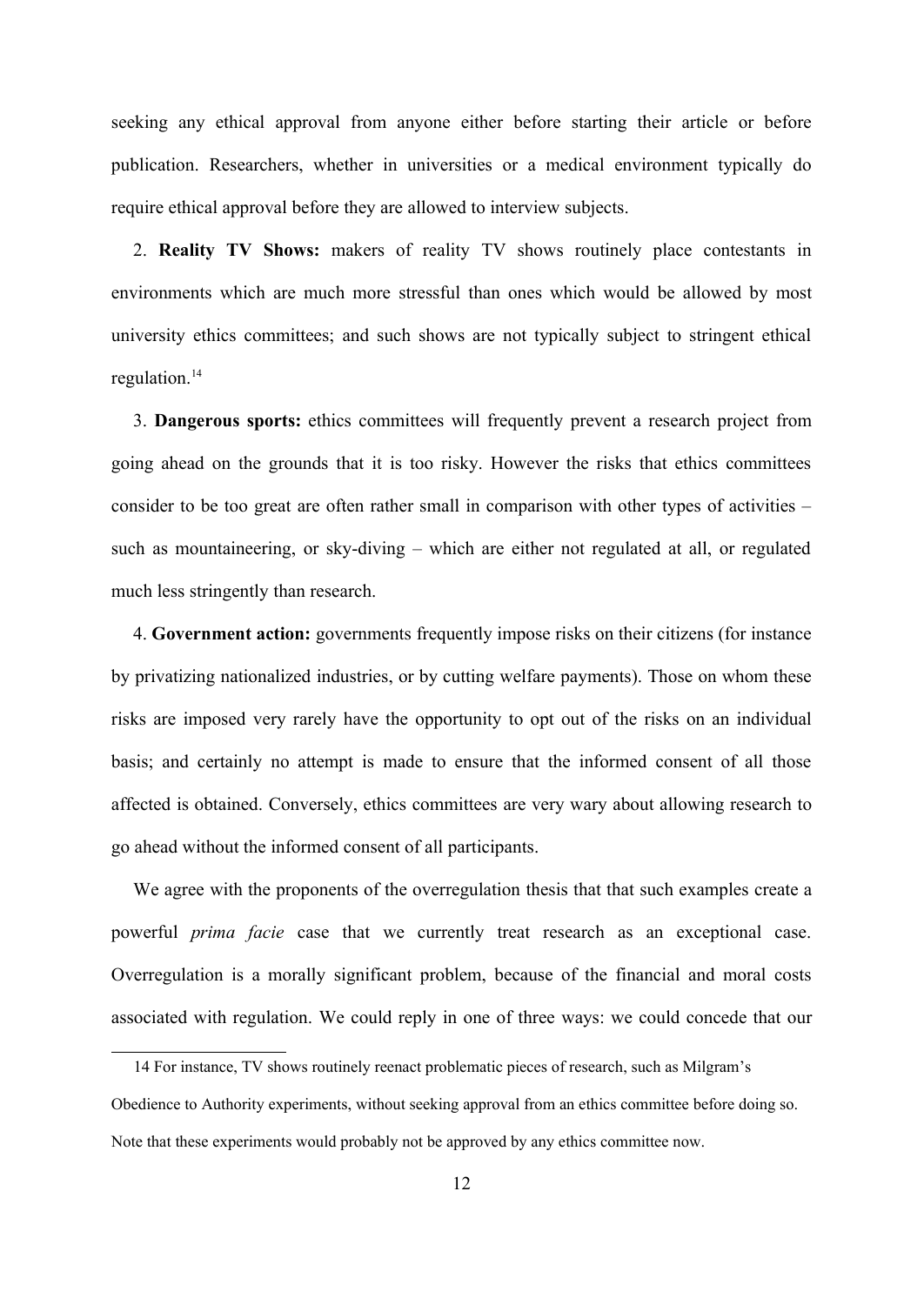principles for the regulation of research should be of the same type as those we use to regulate other kinds of activities and then seek to either (a) "level down" our regulation of research to the level of other activities or to (b) "level up" our regulation of other activities to that of research. The third option – which we explore in this article – is to argue that despite initial appearances there are good reasons to treat research as exceptional.

# 4 SIX UNSUCCESSFUL ARGUMENTS FOR RESEARCH EXCEPTIONALISM

In order to justify research exceptionalism we would need to demonstrate that there is some feature of research which makes stringent regulation appropriate. If this feature is only sometimes true of research, then it is unclear that it could justify regulating all research everywhere stringently. In particular, if the feature cited is shared with other contexts which we do not want to regulate as stringently, then we will not have justified research exceptionalism. It should be noted however that even if research exceptionalism *is* justified, it will not necessarily follow that we should have research ethics committees.<sup>[15](#page-12-0)</sup> So while an argument for the regulation of research via research ethics committees will be dependent on the success of a justification of research exceptionalism, it does not at least straightforwardly follow from that justification.

We shall examine a number of arguments which have been (or could plausibly be) put forward to justify research exceptionalism. The first type of argument commonly offered for research ethics review can be disposed rapidly since it will not serve for these purposes. These are pragmatic arguments based around present regulations and requirements. So for example

<span id="page-12-0"></span><sup>15</sup> Presumably driving ought to be regulated fairly stringently; but there is no need for driving ethics committees.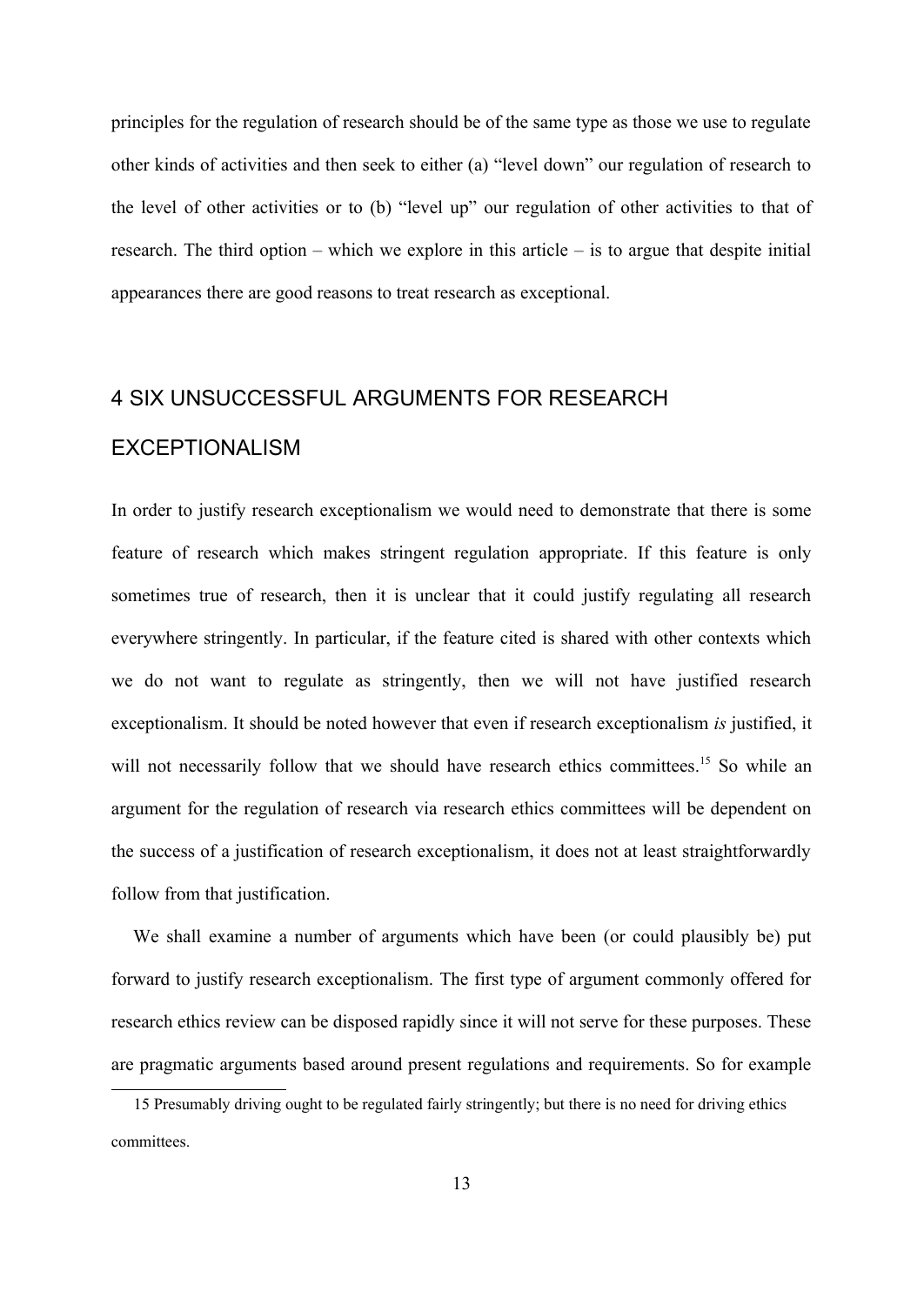the 1975 revision of the Declaration of Helsinki introduced the notion of a formal independent committee review of research:

The design and performance of each experimental procedure involving human subjects should be clearly formulated in an experimental protocol which should be transmitted to a specially appointed independent committee for consideration, comment and guidance. (World Medical Association 1975)

In response to this requirement two groups, journals and research funders, often now require research ethics review before they will publish or fund research respectively. (See for example Committee on Publication Ethics 2006, Economic and Social Research Council 2005) However this pragmatic explanation of the need for the regulation of research is clearly insufficient to justify research exceptionalism. This is because the drafters of the Declaration of Helsinki could have been mistaken; and if research exceptionalism is not justified then these requirements are not justified. In other words these pragmatic arguments are parasitic on the success of a substantive argument for research exceptionalism.

#### The History of Research Ethics Abuses

Research, in particular medical research, has something of a checkered past with several significant cases of highly unethical research having been carried out such as the medical experimentation in Nazi Germany, the Tuskegee Syphilis Study and the Willowbrook State School Hepatitis Studies.<sup>[16](#page-13-0)</sup> Amongst the social sciences, the Stanford Prison study and the Tearoom Trade study deserve mention as well. (Zimbardo 2007; Humphreys 1975)

Behind these prominent historical abuses lie a whole further world of less famous ones. In

<span id="page-13-0"></span><sup>16</sup> For a concise overview of the history of research ethics, see Schüklenk (2005).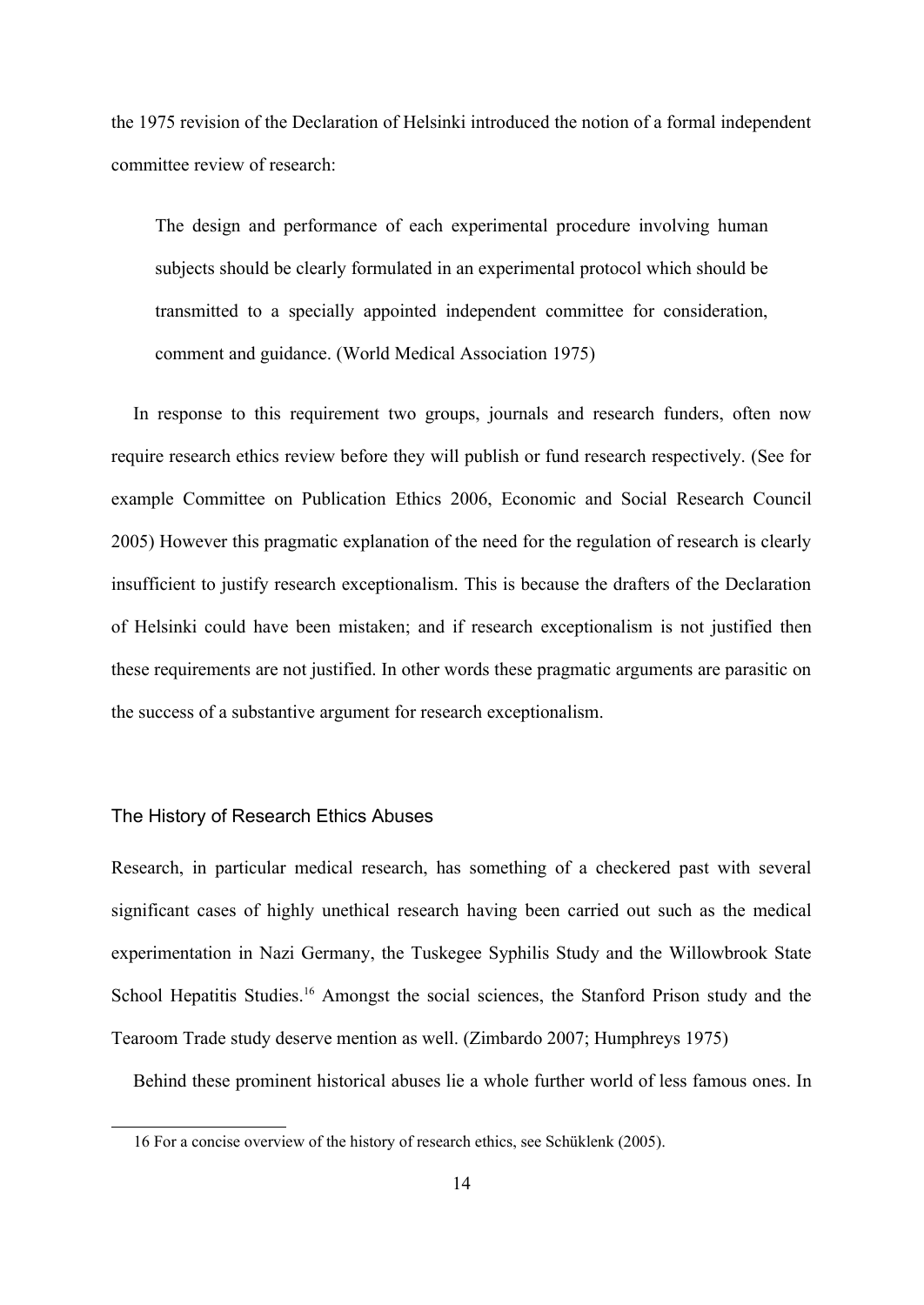the UK, Maurice Pappworth (1962, 1967) published his concerns about the ethics of several pieces of research being carried out at the time, and followed this five years later with a book. In the USA, Henry Beecher (1966) drew attention to 22 cases of seriously unethical studies which had been published in top medical journals. These cases were not necessarily as unethical as Nazi experimentation but were perhaps more troublesome in some ways because they were so ubiquitous. For example, Jenny Hazelgrove relays in an excellent historical paper the following story told by a British medical student in the 1950s:

When I was a student at St Thomas's we had a professor of medicine who used to ask patients before they went under the anaesthetic "would you mind if while you are asleep we took a few blood samples?" What he didn't mention was that those samples was going to come from inside the heart and that he was going to push a cardiac catheter up the vein into the heart and this had a certain mortality rate. (Hazelgrove 2002, p. 123)

These cases do provide prima facie evidence that unregulated research can be abused. However they fall short of demonstrating the case for research exceptionalism because of two factors. Firstly they do not show that these risks are specific to research: abuses can and have occurred in many other areas of human existence. Second, they do not show that regulation will prevent these abuses. To justify research exceptionalism we need to demonstrate that there are risks that are either specific to research or are more likely in research.

#### Risks of harm to participants

Another argument for research exceptionalism appeals to the risks of harm to research participants. Research can be extremely risky: research participants have died or been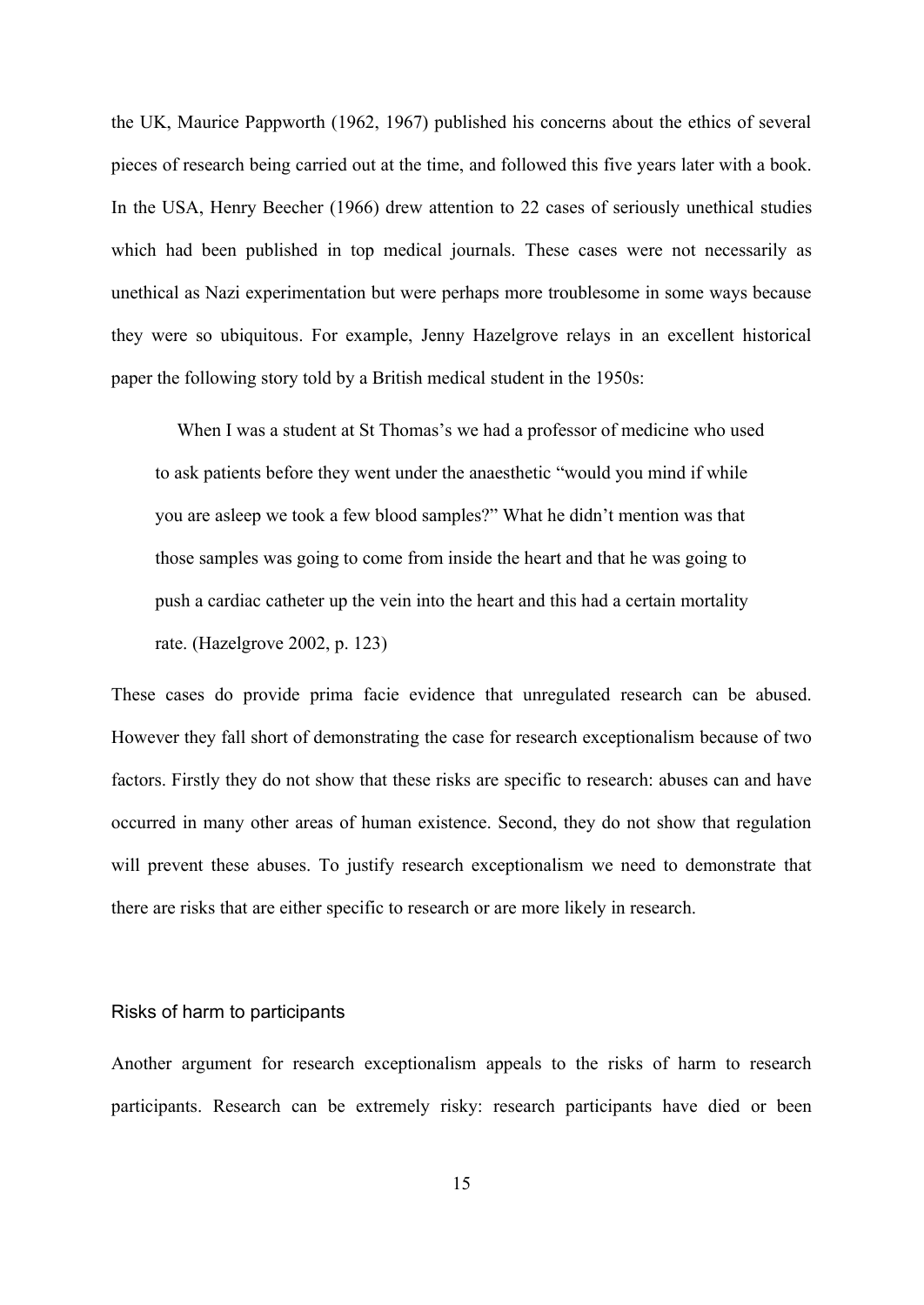seriously injured by participating in research. (Savulescu 2001; Suntharalingam et al 2006) But there are many other activities which also involve risk of harm. Many everyday activities involve some risks of harm and while some of these are regulated (such as driving) others are unregulated. It is not clear that research per se is specifically risky, even if some instances of research are particularly risky. Much research - in particular a considerable amount of survey based research seems - barring the risk of a paper cut - almost entirely risk free.

#### Difficulty in understanding research protocols

However it might be pointed out that not only are there risks in research but that people frequently have difficulty understanding research protocols. There is now substantial evidence that people confuse research with other activities such as therapy (known as the therapeutic misconception) and that people are at least some of the time unaware they are participating in research. (Appelbaum et al. 1987, Snowdon et al. 1997, Dawson 2004) This evidence ought not to be surprising, given that research is often complex and involves concepts such as randomization and double blind trials which are not familiar in everyday life.<sup>[17](#page-15-0)</sup> The implication of this is that people may take those risks without truly comprehending them. It might be argued that we should not allow people to make significant life choices without fully understanding the potential consequences for their lives.

However, whilst research protocols may be difficult to understand they are no more difficult and often considerably less difficult to understand than many official documents such as the fine print on mortgage documentation. As such the brute fact of difficulty does not on its own justify research exceptionalism.

<span id="page-15-0"></span><sup>17</sup> For some of the empirical evidence, see Featherstone and Donovan (2002). For philosophical reflection on what this should mean for our attempts to gain informed consent, see Dawson (2009).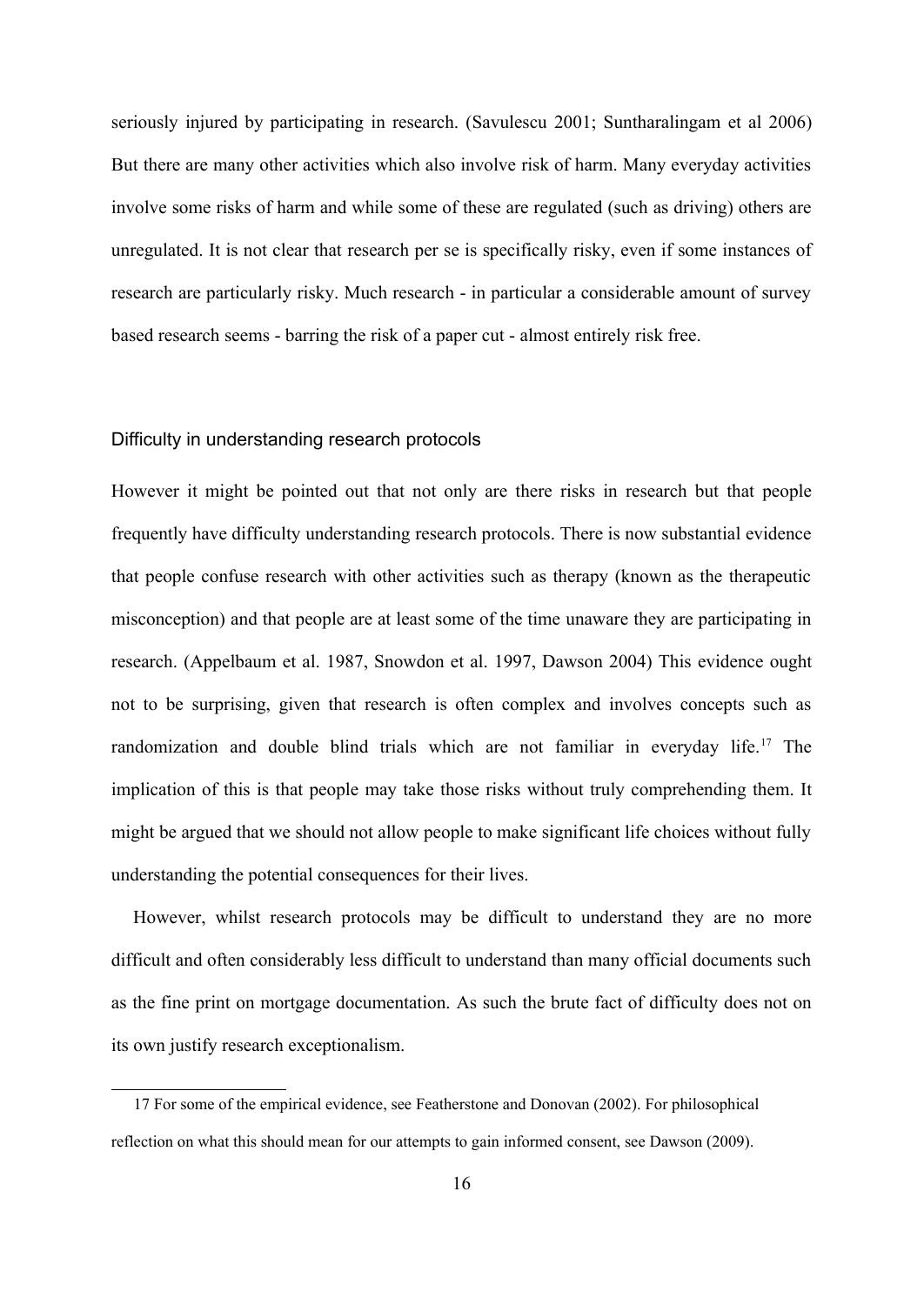A subsidiary concern of the difficulty in understanding research protocols is that people may engage in research for the wrong reasons. There are two versions of this concern, the first focused on undue inducement, the second on exploitation.

#### Undue Inducement

One risk that is sometimes thought to be present in research is the risk of undue inducement. (Martin 2005) Undue inducement is said to occur when an offer of money overpowers a person's faculty of rational choice in such a way that they fail to consider the risks appropriately, and instead perform the activity because of the inducement. There have been several papers questioning whether this ought to be considered ethically problematic, since it is unclear what precisely is wrong about inducements in research. (Wilkinson and Moore 1997, 1999; Emanuel 2004) In any case for our purposes given that inducement is a common element of human life it seems difficult to see what would be uniquely worrisome about inducement in research. Working life often involves inducements and in particular sometimes involves inducements for engaging in risky working behavior (so called "danger money"). Though not all risky jobs attract an absolute high wage they do in general attract a relatively high wage compared to work that is equivalent but without the risk. If we are to complain about inducement in research it seems apt to consider it elsewhere as well.

#### Risk of exploitation

Related to the risk of inducement is the risk of exploitation in research. (Ashcroft 2001) Exploitation occurs when one party to an interaction relies on a weakness – whether cognitive or in power relations – of the other to create an unfair bargain, in which the distribution of the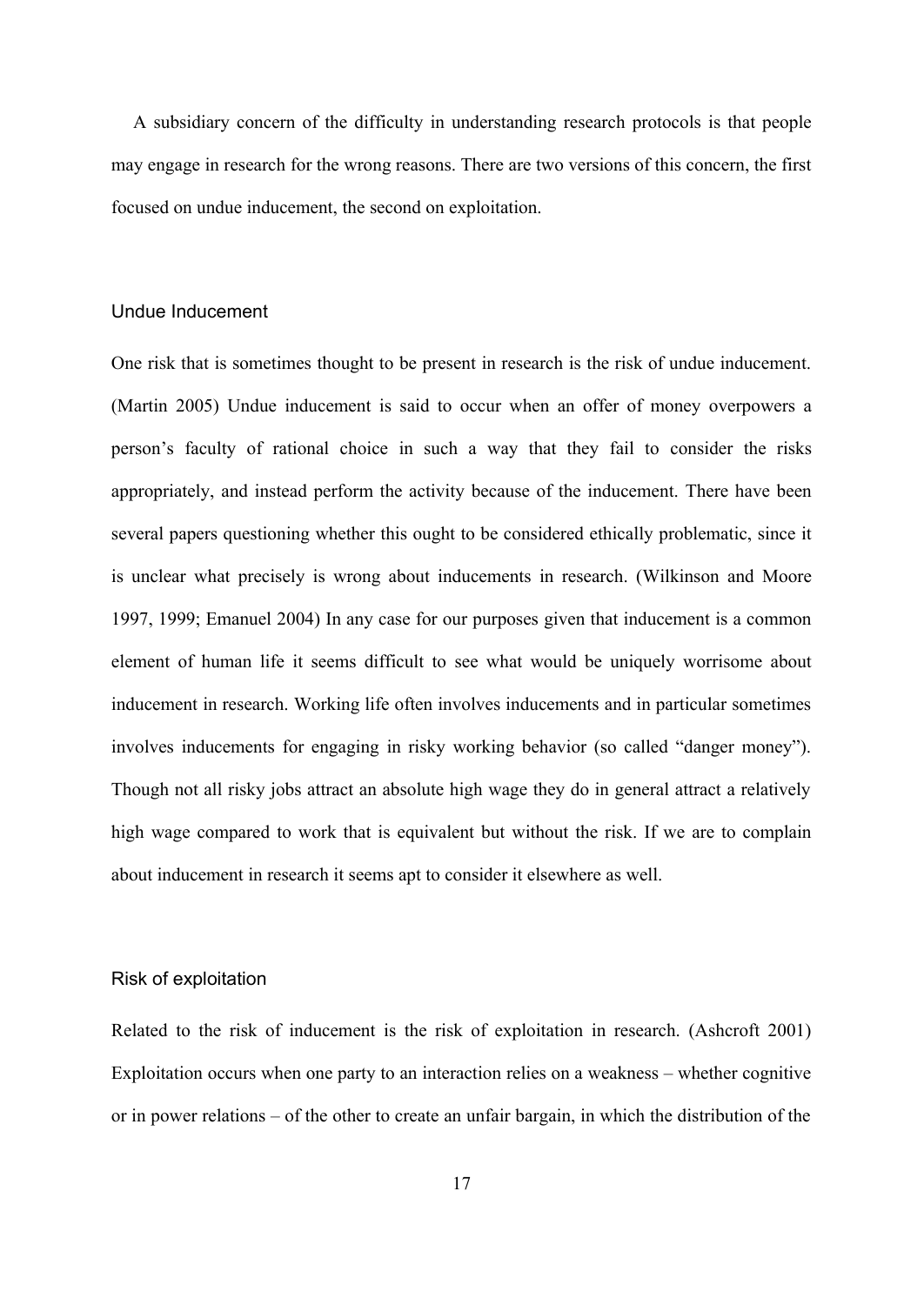benefits from the interaction disproportionately favors the exploiter.

However, as in the other cases we have examined, the possibility of exploitation is in no way unique to research: exploitation is endemic wherever we find people who are powerless.

None of the arguments for research exceptionalism we have examined so far are compelling. This is not because they have failed to identify ethically worrisome characteristics of some research, but instead because it has not been established that these characteristics are either unique to research or more common or significant in research than in other less regulated arenas. The next three arguments, however, are more promising as they identify specific elements of research that are distinct from other areas.

## 5 THREE BETTER ARGUMENTS FOR RESEARCH EXCEPTIONALISM

The aim of research is different from other activities which impose risk

The aim of research is different from other contexts with similar risks such as health care.<sup>[18](#page-17-0)</sup> This is because research does not (in general) aim specifically to benefit the participants: instead the aim is to generate knowledge. This is of course not always the case with research: sometimes the research is intended to benefit the participants. Nonetheless it is generally true that the benefits of research mostly accrue to others than those taking the risks of research.

This is ethically significant, as Hansson and Hermansson (2007) argue plausibly that whether the person who is subjected to a risk also benefits from that risk is an important factor in the ethics of risk management. On their account, in any risk management problem there are

<span id="page-17-0"></span><sup>18</sup> See Hunter, D. 2007. Proportional ethical review and the identification of ethical issues. *Journal of Medical Ethics* 33: 241-245.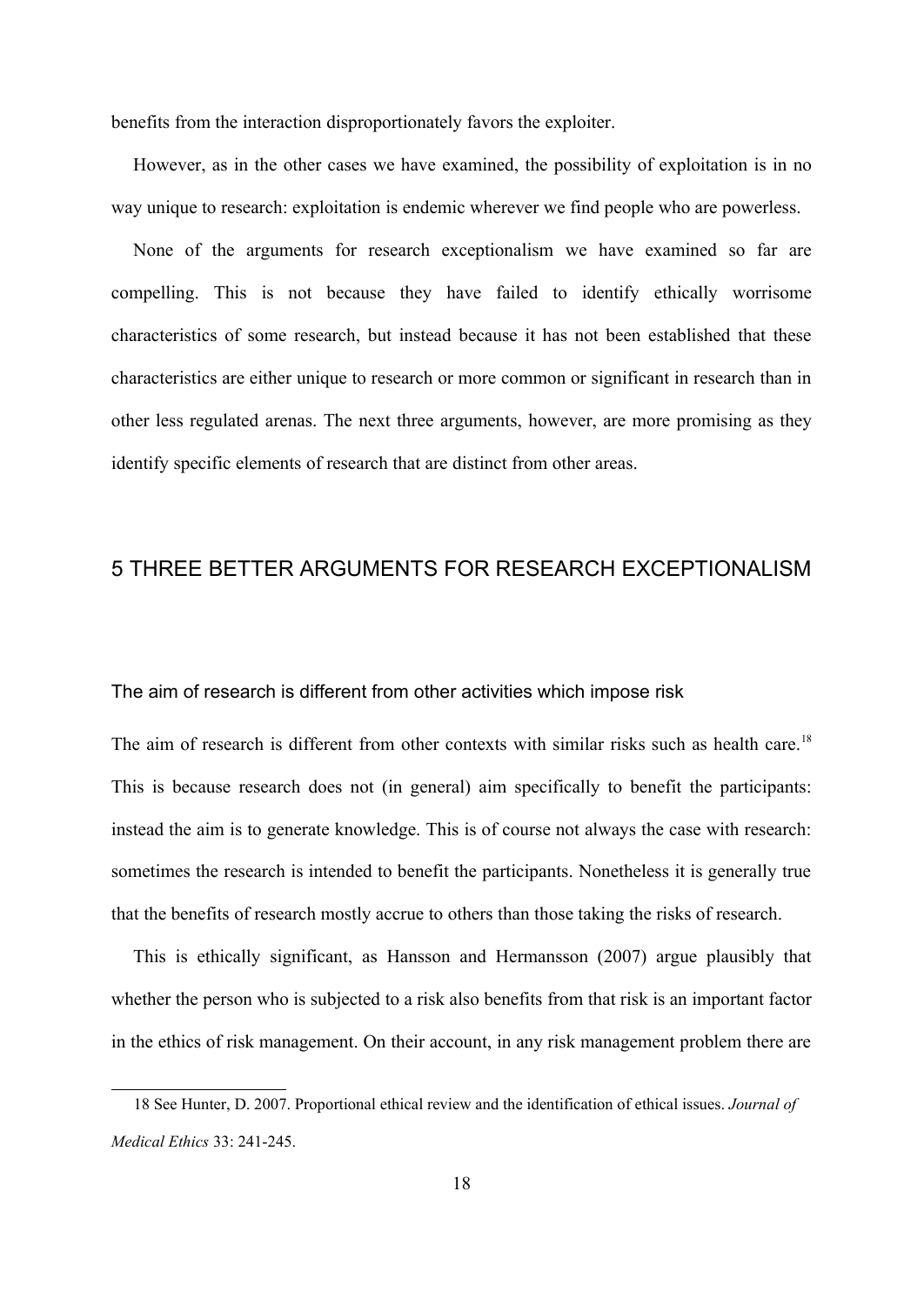three parties. First, there are those on whom the risk is imposed; second there are those who control the risk; and third there are those who benefit from the risk. Risks are least problematic where the same person fills all three roles: where one and the same person benefits from the risk, and can control the risk that they are exposing themselves to. Most ethically problematic are those cases where the risk-exposed neither benefit from their risk exposure nor can control their exposure to the risk. Research participants typically do not benefit from being in research; and whilst informed consent procedures and the ability to withdraw from research give them some control over the risk they are running, the difficulty of understanding research protocols mean that they have less control over the risk than would be ideal. $19$ 

Whilst the combination of risk imposition with no expected benefit and little control over the risk is by no means unique to research, it is a feature which does seem to us to be sufficiently characteristic of research to at least partially justify more stringent regulation in the case of research, in particular in regards to ensuring that the level of risk is communicated clearly to potential research participants.

#### Research is dependent on public trust

To be carried out successfully research relies on public trust. Public trust is important both in terms of the public support for the funding of research and in terms of members of the public choosing to participate in research. Even just one scandal can significantly decrease the willingness of a population to participate in research as has been shown in America with the damage Tuskegee has done to the willingness of African-Americans to participate in research.

<span id="page-18-0"></span><sup>19</sup> Athanassoulis N. and Wilson J. 2009. When is Deception in Research Ethical? *Clinical Ethics* 4(1): 44-49.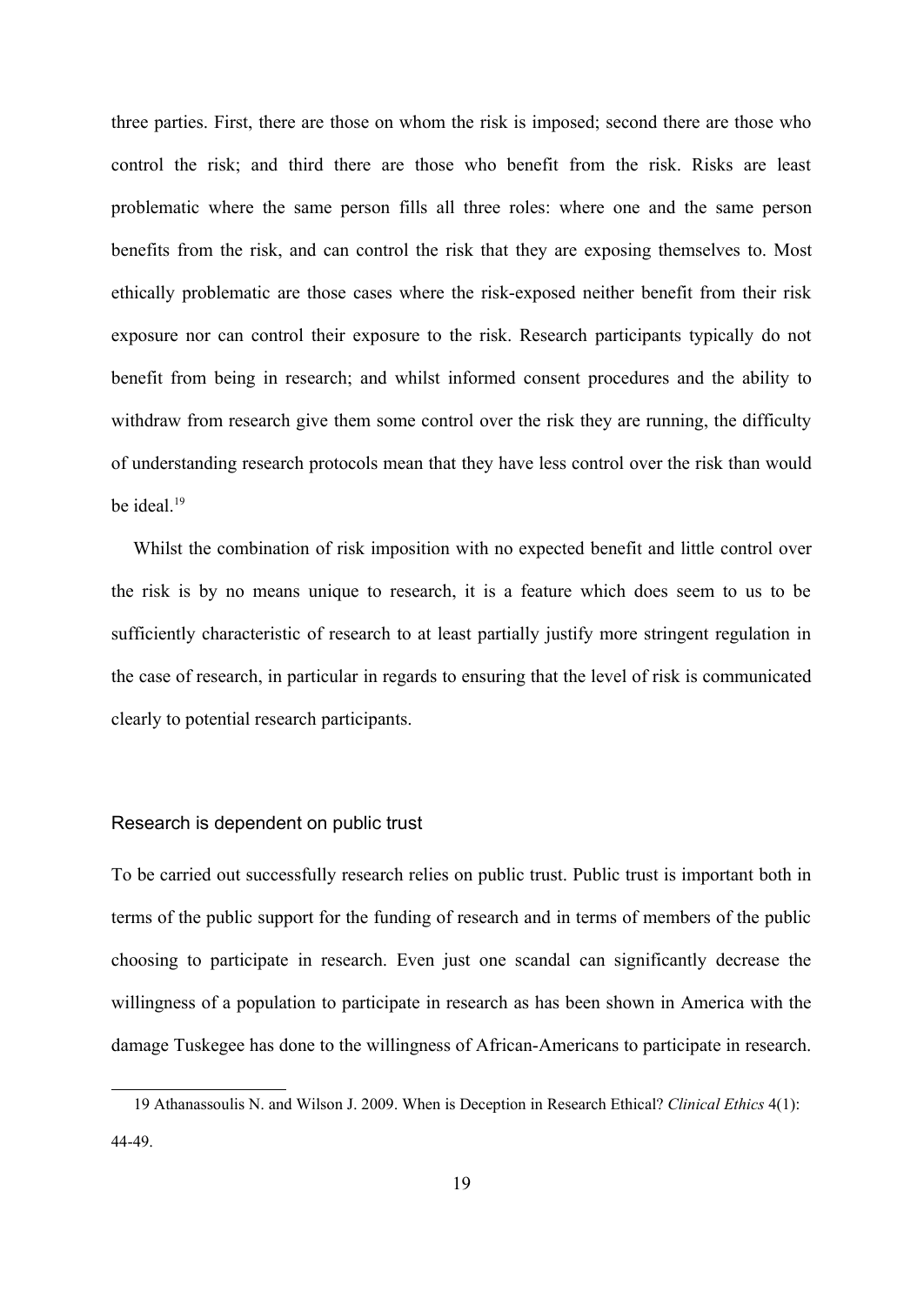#### (Corbie-Smith et al. 1999)

It could be argued that regulation helps support public trust in research in two ways. Firstly it is hoped that research ethics committees might prevent at least some of the more flagrant and newsworthy ethical abuses by researchers. Thus regulation may have a protective effect on public trust, preventing it from being eroded in the first place. Secondly the regulation of research might have a restorative effect, especially if it comes in response to a breach of public trust. (van den Hoonaard 2001; Fitzgerald 2005)

While this does seem to give some reason for research exceptionalism it will only be a compelling reason if either there were strong evidence that research ethics committees prevented research ethics scandals or that the public are both generally aware of the existence of research ethics committees and find the notion reassuring. There is little present evidence that this is the case however: most people outside of research have never heard of them. Nonetheless it does seem to support a partial justification of research exceptionalism.

#### Professional ethics for researchers.

Professionals have specific ethical obligations related to their professional roles, and researchers are no exception. Obviously those obligations include ethical duties towards their research participants. However we shall argue that determining the extent and scope of these duties is complex and cannot with a satisfactory degree of confidence be carried out by an individual researcher or non-expert research team and would better be carried out by a research ethics committee.

There are two steps to this argument. The first appeals to the complexity and difficulties of making ethical decisions in situations of fundamental uncertainty such as those faced in research. The second adds further complexity and difficulty by acknowledging the existence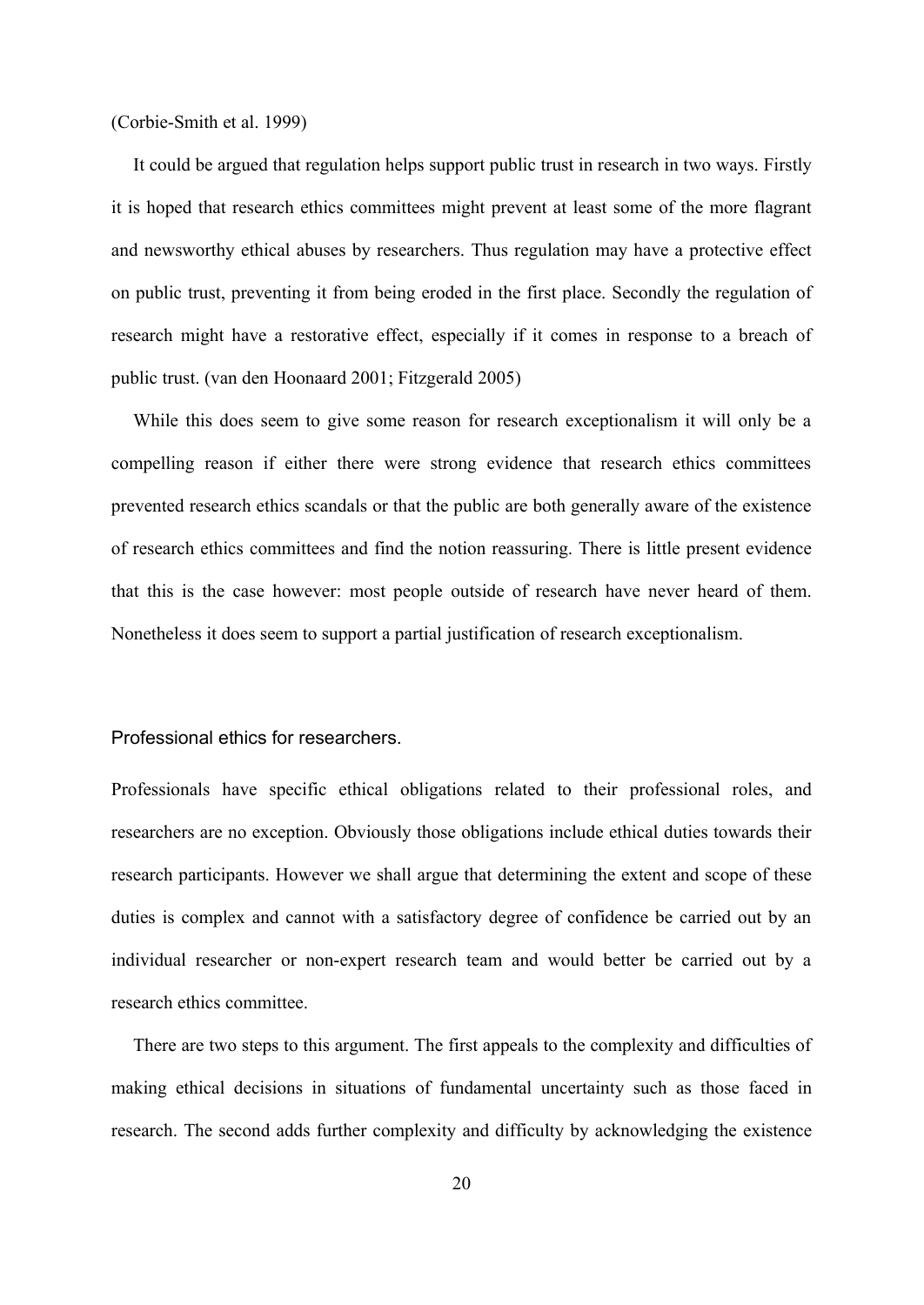of different competing ethical norms and theories and the need for some acceptable resolution between these norms. In the face of these two factors we argue that researchers will often be in a poor position to assess the ethical implications of their own research, and given the stringent nature of their duties towards research participants, and the likelihood of research ethics committees making both better and more democratically legitimate decisions than individual researchers this gives a reason to support this form of regulation for research.

## Uncertainty and Research

Uncertainty is a fundamental characteristic of research. We literally do not know what the outcome of research will be: that is why the research is being carried out. This uncertainty makes the research unpredictable in two important ways. First, it makes the potential benefits of the research difficult to weigh; second, it makes the potential harms to the research participant difficult to weigh. This is important because the risks of the research need to be weighed against the benefits, and given that both the risks and the benefits are often uncertain this is very difficult.

Milgram's Obedience to Authority experiments,<sup>[20](#page-20-0)</sup> which were designed to test the subjects' willingness to obey authority provide a good example. Milgram was interested to discover how far a research subject would go in carrying out a series of increasingly callous orders, delivering what they believed to be electric shocks to someone they took to be a recalcitrant learner. Before carrying out this research Milgram asked various psychologist and psychiatrist colleagues (and some of his psychology Majors) how many people would continue to obey the authority figure's commands right to the end, by which time they would be administering what they took to be a shock of 450 volts. (Milgram 1963) They thought that only a tiny

<span id="page-20-0"></span><sup>20</sup> A fuller explanation of the experiments can be found in Milgram 1974.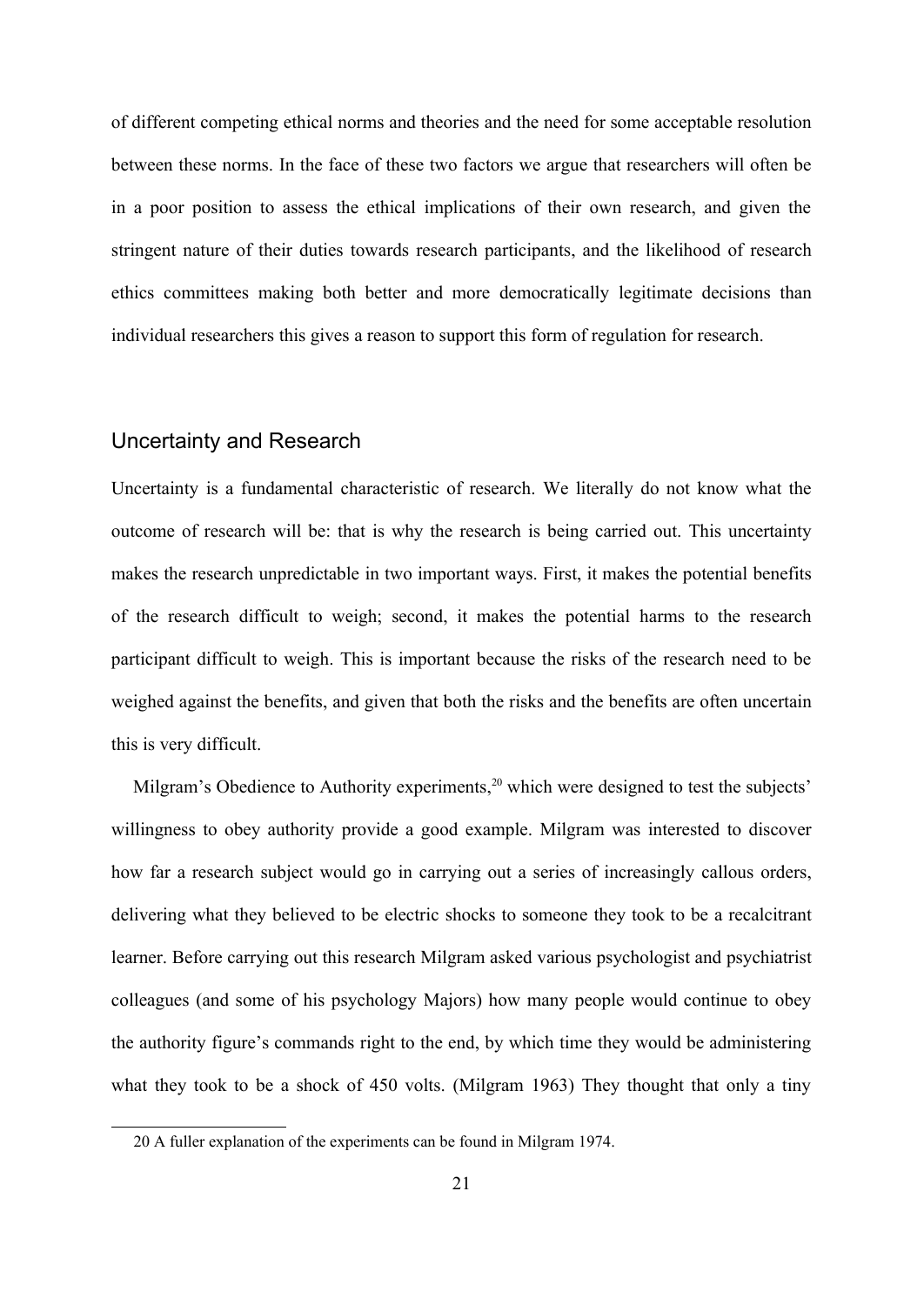percentage would be willing to go this far; in actuality about 65% of people were willing to go all the way. In terms of predicting the potential or likely harms that is a big gap. And that is the point, the results of research are unknown at the outset which makes assessing its ethical acceptability much more difficult.

#### Ethical regulation in pluralistic societies

Weighing and specifying the different ethical values in play is also rather complex. While there are some well known and agreed upon standards in research ethics, there are many issues in research ethics where there is not one settled agreed upon answer. Further, even where there is agreement on principles, there will often be considerable disagreement at an underlying theoretical level, and these disagreements may surface when principles come to be put into practice. Nonetheless answers, at least for the moment, must be provided. Whilst it is possible that researchers will have been provided some training in ethics and the ethics of research, as well as acquired knowledge of this on the job, they are unlikely to have a significant expertise in ethical issues. This means that they ought to be skeptical whether they are sufficiently aware of the ethical issues that a particular research project raises. This is particularly the case since there is evidence that even experienced members of research ethics committees miss what they consider to be significant ethical issues with research projects on occasion.<sup>[21](#page-21-0)</sup>

<span id="page-21-0"></span><sup>21</sup> See Elliott, L. and Hunter, D. 2008. The experiences of ethics committee members: contradictions between individuals and committees. *Journal of Medical Ethics* 34: 489-494. It might be questioned whether research ethics committees are more likely to make ethically defensible judgments. However it seems likely that they will be more reliable, given the plurality of different views represented on an ethics committee, the variety of experience and expertise in considering and identifying ethical issues in research and general arguments from political philosophy such as Condorcet Jury Theorem supporting the notion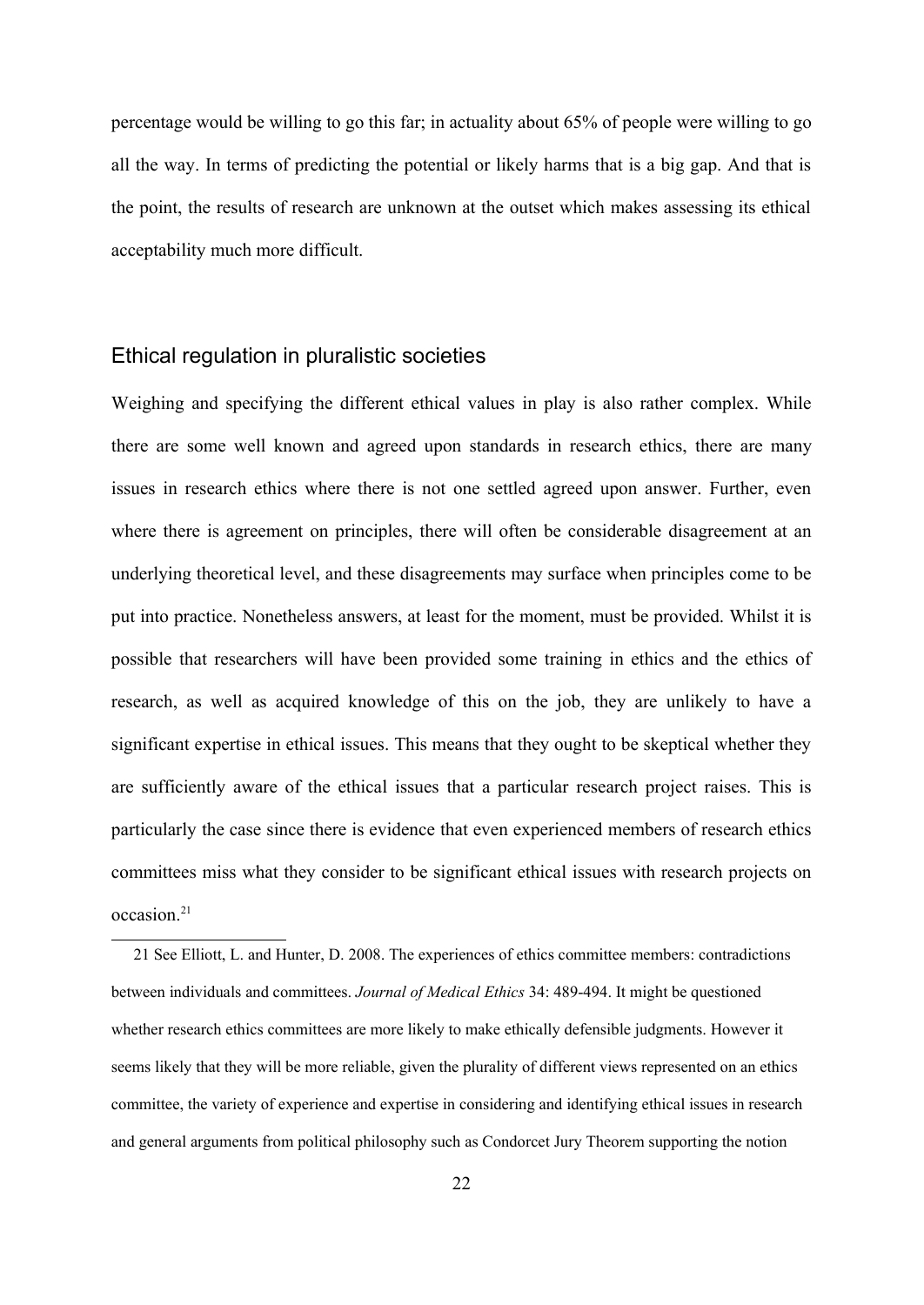Even if despite this the individual researcher feels confident in making their own ethical judgment about the project there is a further problem of the acceptability of their decision for others in society.

This problem is characterized by the existence of multiple different defensible ethical positions. This leaves us with a decision problem in public decision making: which ethical view ought we base our decisions on given that no position has universal appeal? In political philosophy the typical response to this problem has been to insist on neutrality by the state towards questions where there is genuine ethical disagreement. Regardless of how viable this strategy might be at the level of choosing political principles, at the level of ethical review to choose neutrality towards contested ethical principles would rather miss the point. (Ashcroft 2008; Mulgan 1999) An individual researcher will be hard pressed to represent a compromise position between these different viewpoints. However, democratically set regulations can represent a compromise position particularly if like the current regulation of research each project is looked at individually.<sup>[22](#page-22-0)</sup>

Thus a relatively strong case for research exceptionalism can be derived. Given the professional obligations of researchers towards the appropriate treatment of research participants, the fundamental uncertainty involved in research, the complexity of ethical decision making both in terms establishing reliable judgments and democratically defensible that groups will generally be more reliable decision makers than individuals. See Hunter, D. 2007. Proportional ethical review and the identification of ethical issues. *Journal of Medical Ethics* 33: 241-245.

<span id="page-22-0"></span>22 It might be argued that professional bodies have codes of ethics which are a form of compromise position which may (if the profession knows what is good for it) represent the public's view. To some degree this is true, however codes of ethics are blunt tools which require interpretation. The more complex the situation, the less use they will be in providing either reassurance or guidance. Given the complexity and variety of research, professional code of ethics will only go so far in terms of removing the need for regulation, and ethical review by committee will be needed.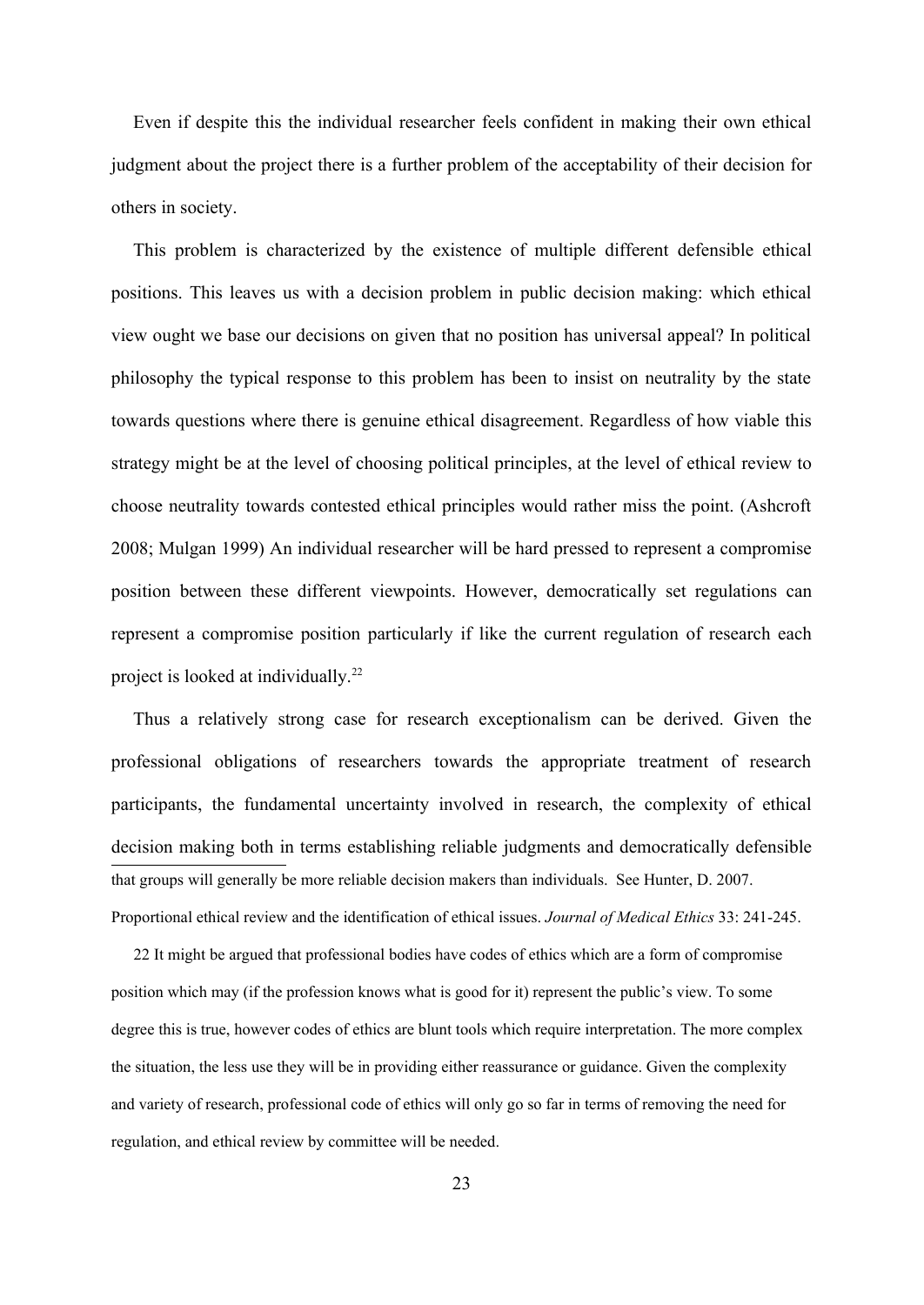judgments, it seems that the research ethics committee might be seen as a vehicle to allow researchers to fulfill their ethical obligations to research participants.

## 6 CONCLUSION

Amongst the several factors we have considered, three have stood out as providing a better justification for thinking that research should be subject to exceptional regulation of the kind ethics committees provide. First, research typically involves the imposition of risk on people who do not benefit from this risk imposition. In an ideal case, this would be mitigated by the fact that systems of informed consent (and the ability to exit research without sanction) give research participants a form of control over their risk exposure. But two factors about the risks in research should give us pause here: the inherent difficulty of understanding some elements of research enough to give an informed consent (Dawson 2009), and the inherent uncertainty of what the research will turn up.

Second, the dependence of research on public trust gives some support for research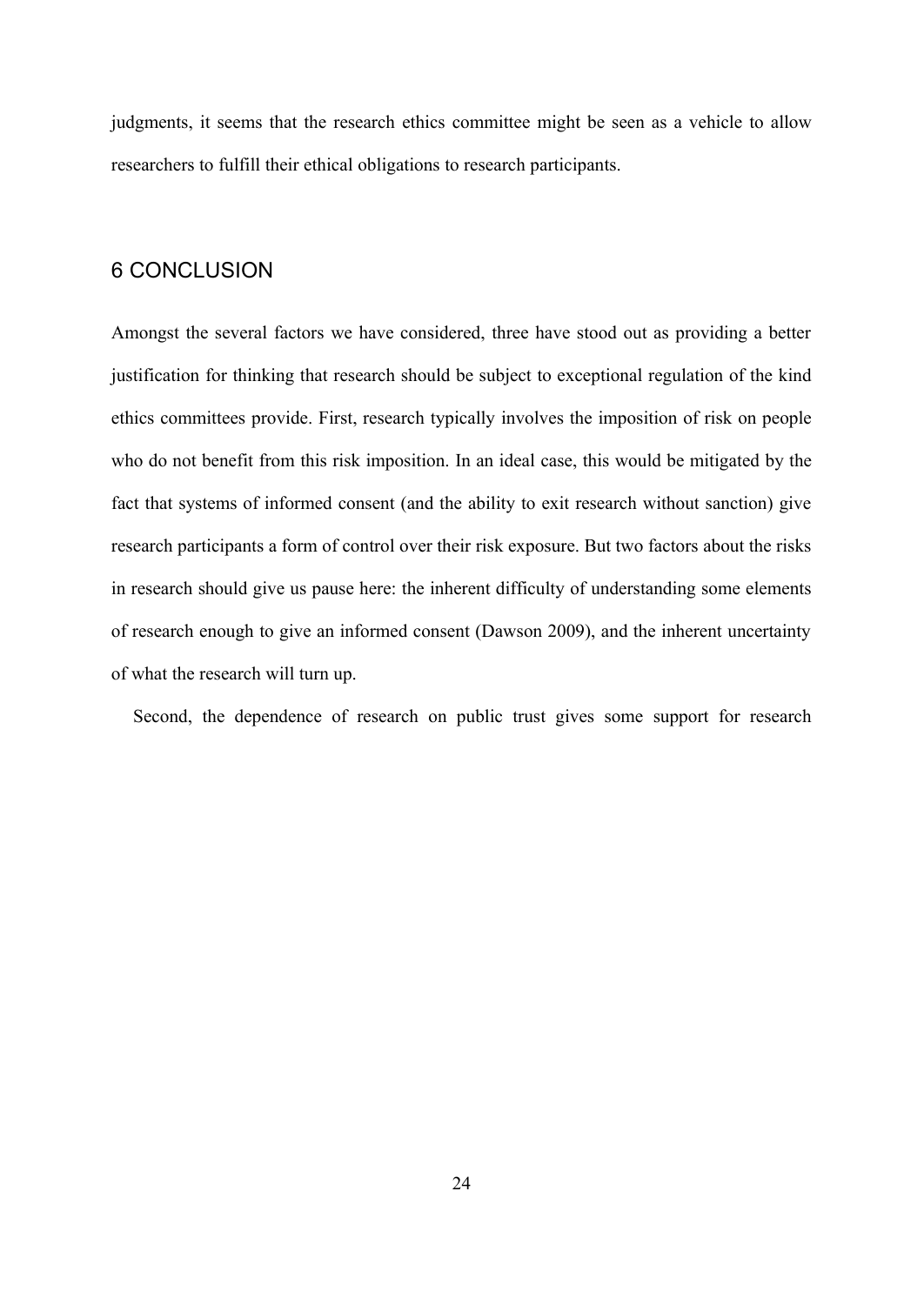exceptionalism. Insofar as regulation builds or maintains public trust this gives a reason to treat research differently to other areas.

Finally we have seen that there may be reasons of democratic legitimacy for favoring ethics committees as a regulative solution for research, even if research is not typically more dangerous than other activities which are less stringently regulated. So whilst many of the reasons that have been put forward for thinking that research is exceptional fail, we think that it is too early to presume that research exceptionalism is false.<sup>[23](#page-24-0)</sup>

### REFERENCES

Appelbaum, P.S., Roth, L.H., Lidz, C.W., Benson, P., and Winslade, W. 1987. False hopes and best data: Consent to research and the therapeutic misconception. *Hastings Center Reports* **17**: 20–24.

<span id="page-24-0"></span>23 One question we shall leave for further work is whether such arguments could justify the claim that research as such should be treated as exceptional. It might seem tempting to say that only certain categories of research (for instance clinical trials) should be treated as exceptional, whilst other categories of research (such as questionnaires, or interview studies) may legitimately be regulated in a less stringent fashion. However, there may be some quite sophisticated reasons for regulating all research stringently even though only some research raises sufficient moral problems to be worthy of stringent regulation. For instance, it might be the case that it is difficult to distinguish ethically problematic research from ethically unproblematic research, and that it is better, all things considered, to send all research protocols to a research ethics committee for scrutiny even though only some research protocols will be sufficiently ethically problematic to justify scrutiny by a full ethics committee. For an argument along these lines, see Hunter, D. 2007. Proportional ethical review and the identification of ethical issues. *Journal of Medical Ethics* 33: 241-245.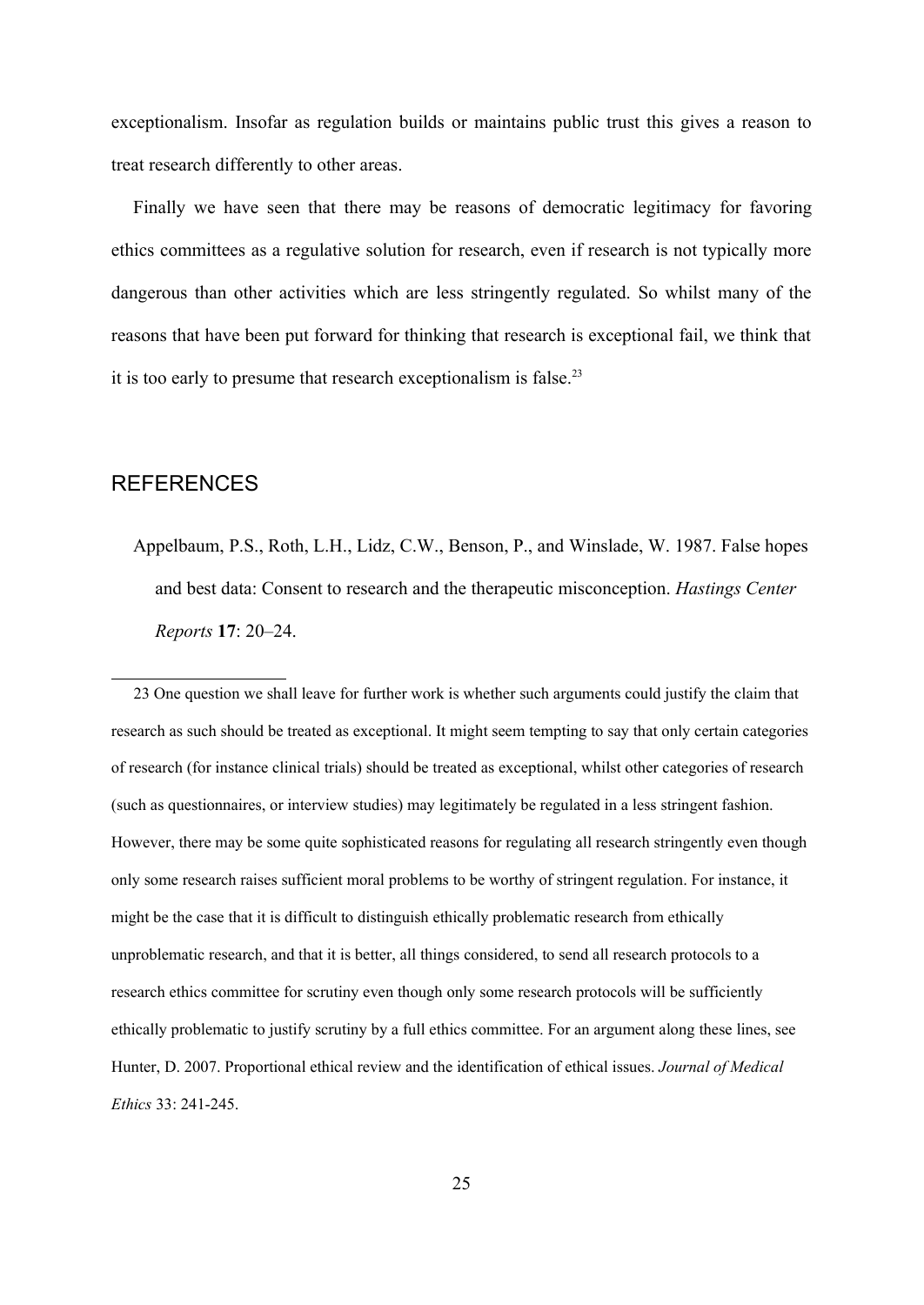- Arshad, A. and Arkwright, P. D. 2008. Status of healthcare studies submitted to UK research ethics committees for approval in 2004-5. Journal of Medical Ethics 34: 393– 395.
- Ashcroft, R. 2001. Money, Consent, and Exploitation in Research. *American Journal of Bioethics* **1**(2): 62–63.
- Ashcroft, R. 2002. The Ethics and Governance of Medical Research: what does regulation have to do with morality? *New Review of Bioethics* **1**(1): 41–58.
- Ashcroft, R. 2008. Fair Process and the Redundancy of Bioethics: A Polemic. *Public Health Ethics* **1:** 3–9.
- Beecher, H. 1966. Ethics and Clinical Research. *New England Journal of Medicine* **274**(24): 1354–60.
- Bortolotti, L. and Heinrichs, B. 2007. Delimiting the concept of research: an ethical perspective. *Theoretical Medicine and Bioethics* **28**(3): 157–179.
- Casserat D., et al. 2000. Determining when Quality Improvement Initiatives should be considered research. *Journal of the American Medical Association* **283**: 2275ff.
- Cave, E., and Nichols, C. 2007. Clinical Audit and Reform of the UK Research Ethics Review System*. Theoretical Medicine and Bioethics* **28**(3): 181–203.
- Committee on Publication Ethics 2006. *Code of Conduct for editors of biomedical journals*, last revision 2006,<http://www.publicationethics.org.uk/guidelines/code>
- Corbie-Smith, G. Thomas, S. Williams, M., Moody-Ayers, S. 1999. Attitudes and Beliefs of African Americans Toward Participation in Medical Research. *Journal of General Internal Medicine* **14**(9): 537–546.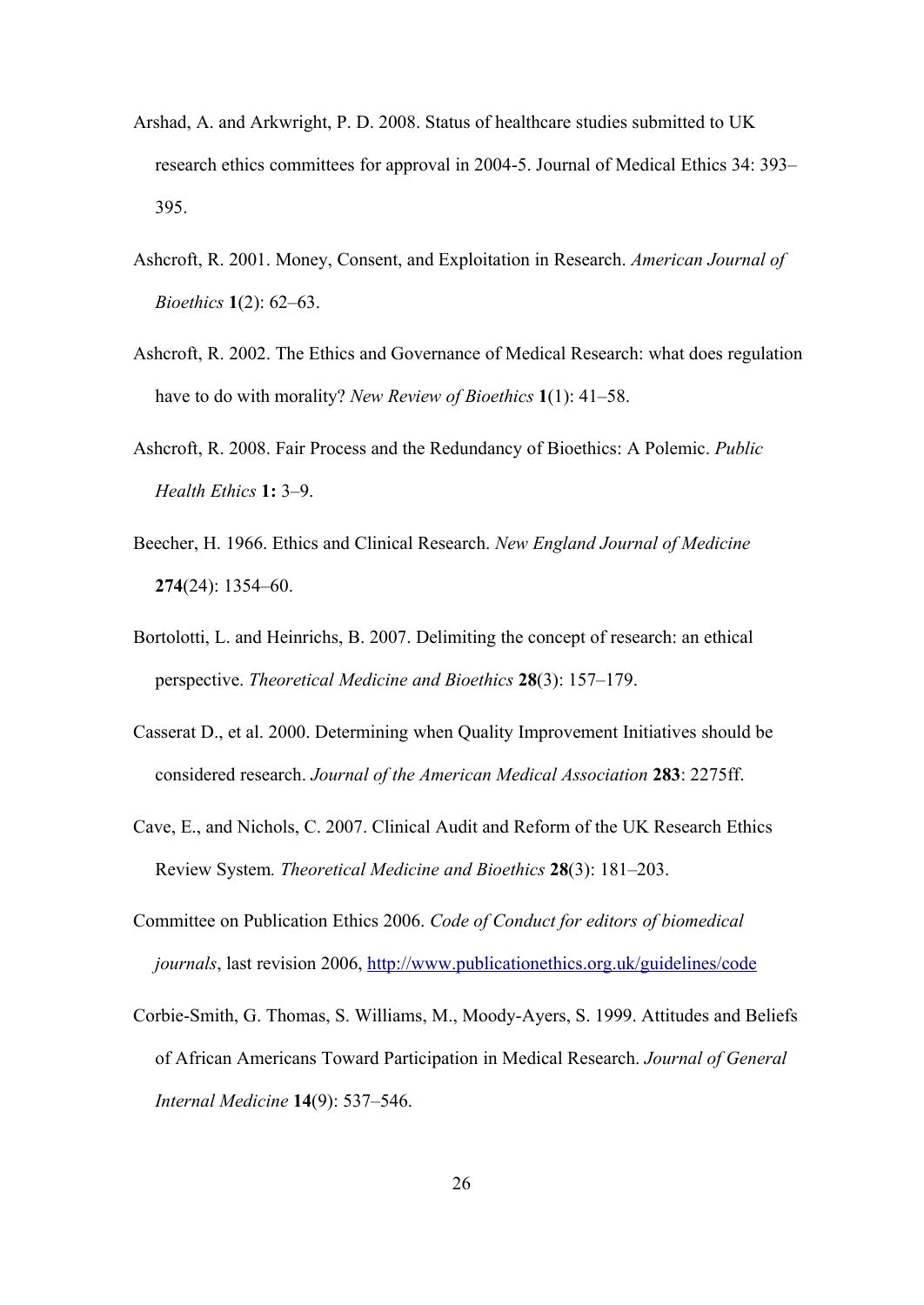- Dawson, A. 2004. "What should we do about it? Implications of the Empirical Evidence in Relation to Comprehension and Acceptability of Randomisation", in Holm, S. & Jonas, M. (eds.) Engaging the World: The Use of Empirical Research in Bioethics and the Regulation of Biotechnology. Netherlands: IOS Press.
- Dawson, A. 2009. The Normative Status of the Requirement to Gain an Informed Consent in Clinical Trials: Comprehension, Obligations and Empirical Evidence' in O. Corrigan et al. (eds.), *The Limits of Consent: A Socio-legal Approach to Human Subject Research in Medicine,* 99–114. Oxford: Oxford University Press.
- Department of Health 2005. *Research Governance Framework for Health and Social Care*, Second Edition.
- Dyer, S. & Demeritt, D., 2009. Un-ethical review? Why it is wrong to apply the medical model of research governance to human geography. *Progress in Human Geography*, 33(1): 46–64.
- Economic and Social Research Council 2005. *ESRC Research Ethics Framework*. [http://www.esrc.ac.uk/ESRCInfoCentreImages/ESRC\\_Re\\_Ethics\\_Frame\\_tcm6-](http://www.esrc.ac.uk/ESRCInfoCentreImages/ESRC_Re_Ethics_Frame_tcm6-11291.pdf) [11291.pdf](http://www.esrc.ac.uk/ESRCInfoCentreImages/ESRC_Re_Ethics_Frame_tcm6-11291.pdf)
- Emanuel, E. 2004. Ending Concerns About Undue Inducement. *Journal of Law, Medicine & Ethics* **32**: 100–105.
- Featherstone K., Donovan J. 2002. 'Why don't they just tell me straight, why allocate it?' The struggle to make sense of participating in a randomised controlled trial. *Social Science and Medicine* **55**: 709–19.
- Fitzgerald, H. 2005. Punctuated Equilibrium, Moral Panics and the Ethics Review Process. *Journal of Academic Ethics* **2**(4): 315–338.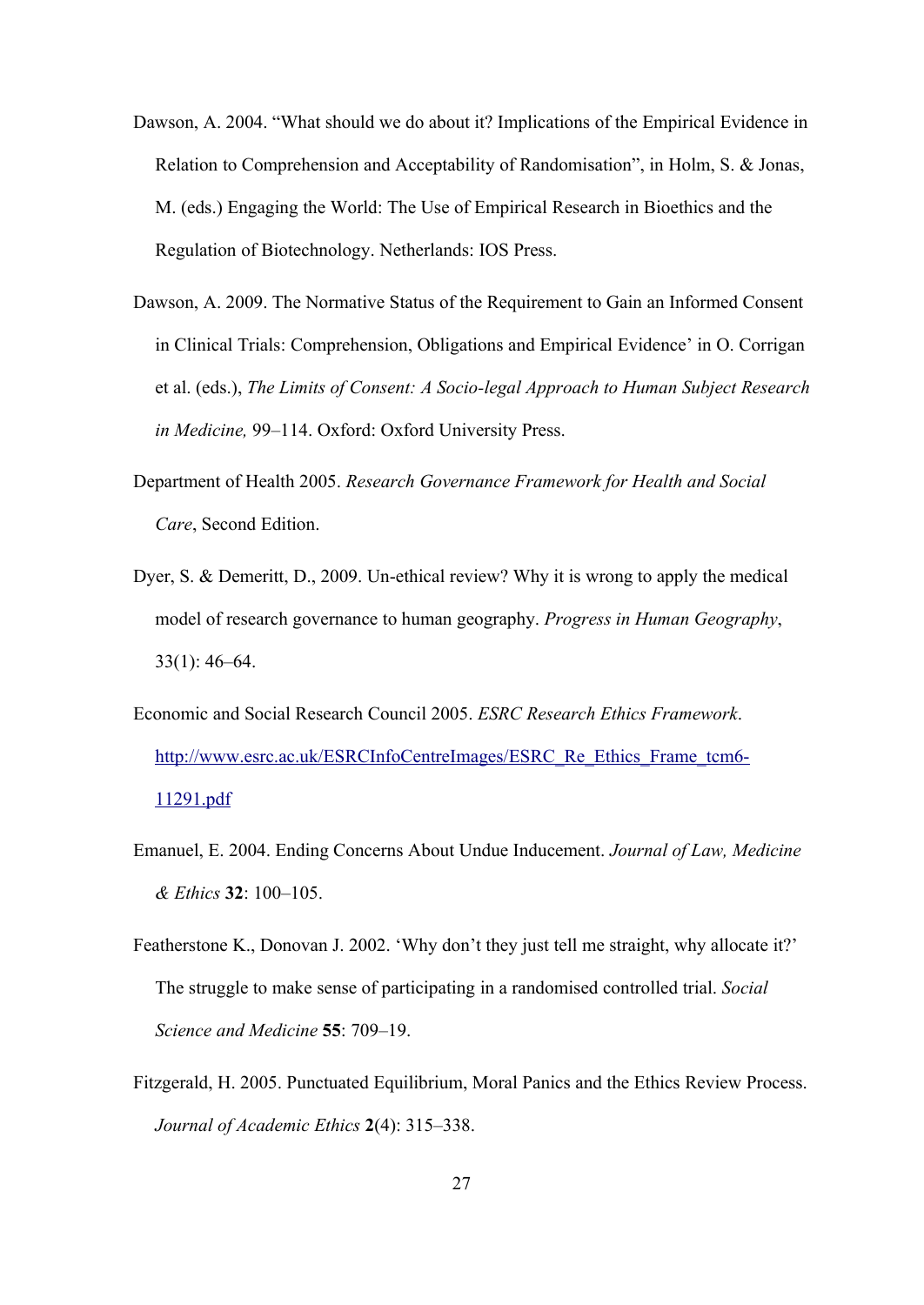- Freedman, Benjamin 1987. Equipoise and the Ethics of Clinical Research. *New England Journal of Medicine* **317**(3): 141–5.
- Hansson, S. 2007a. Risk. *The Stanford Encyclopedia of Philosophy (Summer 2007 Edition)*, Edward N. Zalta (ed.), URL = <http://plato.stanford.edu/archives/sum2007/entries/risk/>.
- Hansson, S. 2007b. Risk and ethics: three approaches, in T. Lewens (ed.) *Risk: Philosophical Perspectives*, 21–35. London: Routledge.
- Hazelgrove, J. 2002. The Old Faith and the New Science: The Nuremberg Code and Human Experimentation Ethics in Britain, 1946–73. *Social History of Medicine* **15**(1): 109–135.
- Hermansson, H. and Hansson, S. 2007. A three party model tool for ethical risk analysis. *Risk Management* **9**(3): 129–44.
- Holm, S. 2007. A rose by any other name... Is the research / non-research distinction still important and relevant? *Theoretical Medicine and Bioethics* **28**(3): 153-155.
- Holm, S. and Bortolotti, L. 2007. Large Scale Surveys for Policy Formation and Research– a Study in Inconsistency. *Theoretical Medicine and Bioethics* **28**(3): 205-220.
- Humphreys, L. 1975. *Tearoom Trade: Impersonal Sex in Public Places.* Aldine: New York.
- Martin, R. 2005. Undue inducement in clinical research. The Lancet, 366(9482): 275–276.
- Milgram, S. 1963. Behavioral Study of Obedience. *Journal of Abnormal and Social Psychology* **67**: 371–378.
- Milgram, S. 1974. *Obedience to Authority.* New York: Harper & Row.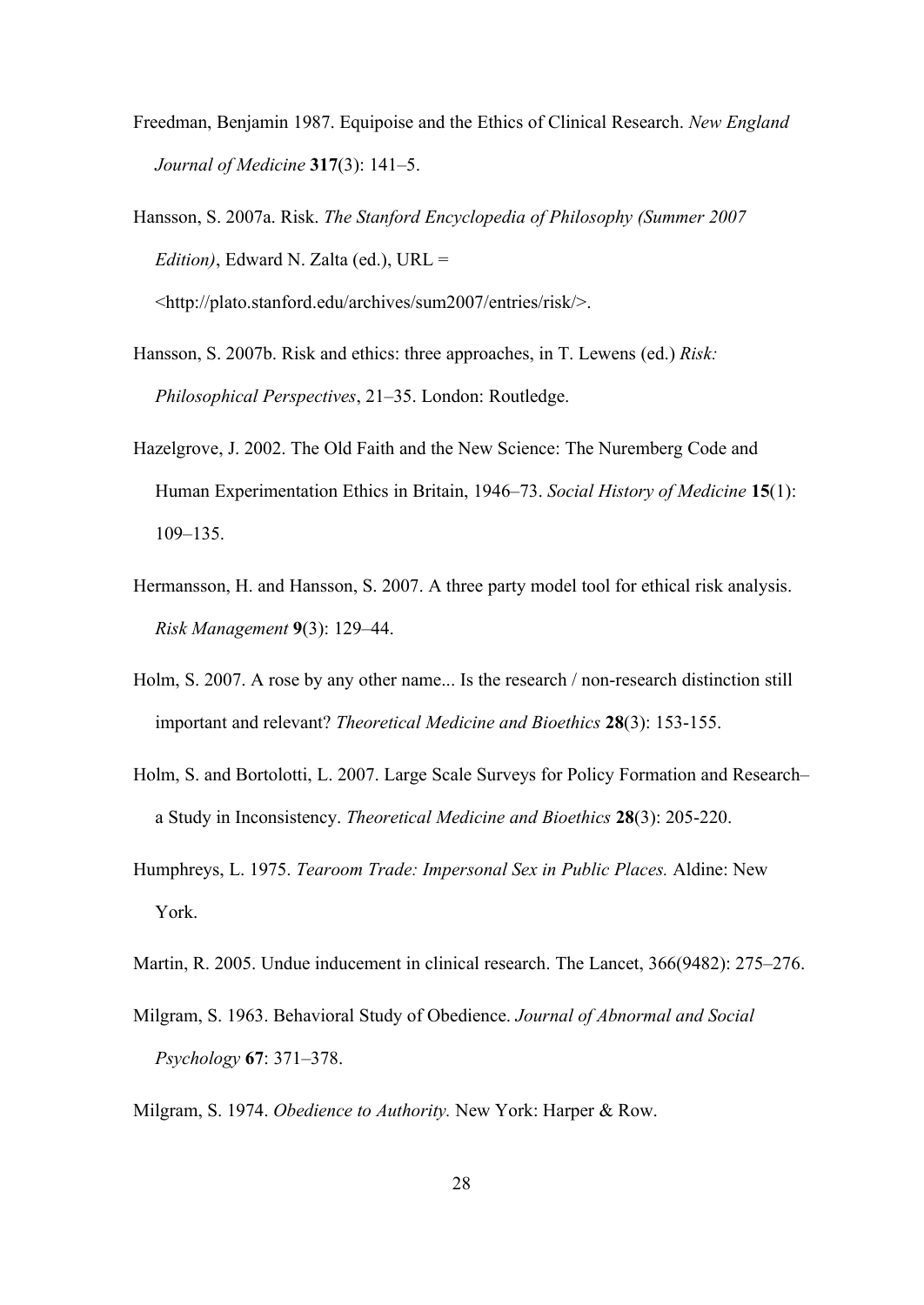- Mulgan, T. 1999. The Place of the Dead in Liberal Political Philosophy. *Journal of Political Philosophy* **7**(1): 52–70.
- National Health and Medical Research Council (NHMRC) 2003. *When Does Quality Assurance in Health Care Require Independent Ethical Review?* Canberra: National Health and Medical Research Council.

The National Ethics Advisory Committee (NEAC) 2003. *Ethical Review of Observational Research, Audit and Related Activities.* Available at: [www.neac.health.govt.nz/moh.nsf/pagescm/519/\\$File/EthicalReviewObservationalRese](file:///tmp/lyx_tmpdir.TJ7501/lyx_tmpbuf2/Research_Exceptionalism_AJoB.odt/www.neac.health.govt.nz/moh.nsf/pagescm/519/$File/EthicalReviewObservationalResearch.pdf) [arch.pdf](file:///tmp/lyx_tmpdir.TJ7501/lyx_tmpbuf2/Research_Exceptionalism_AJoB.odt/www.neac.health.govt.nz/moh.nsf/pagescm/519/$File/EthicalReviewObservationalResearch.pdf)

Office for Human Research Protection (OHRP) 2009. *International Compilation of Human Subject Research Protections* coordinated by E. Bartlett, International Activities Program, Office for Human Research Protection, Washington US, June 2009. Available at:<http://www.hhs.gov/ohrp/international/HSPCompilation.pdf>

Pappworth, M. 1962. "Human guinea pigs: A warning". *Twentieth Century* **171**: 67–75.

- Pappworth, M. 1967. *Human Guinea Pigs: Experimentation on Man.* Beacon Press: Boston.
- Savulescu, J. 2001. Harm, ethics committees and the gene therapy death. *Journal of Medical Ethics* **27**: 148–150.
- Schüklenk, U. 2005. Introduction to research ethics*. Developing World Bioethics* **5**(1): 1- 13.
- Smith R. (1992). Audit and Research. *British Medical Journal* **305**: 905.
- Snowdon C, Garcia J, Elbourne D. 1997. Making sense of randomisation; responses of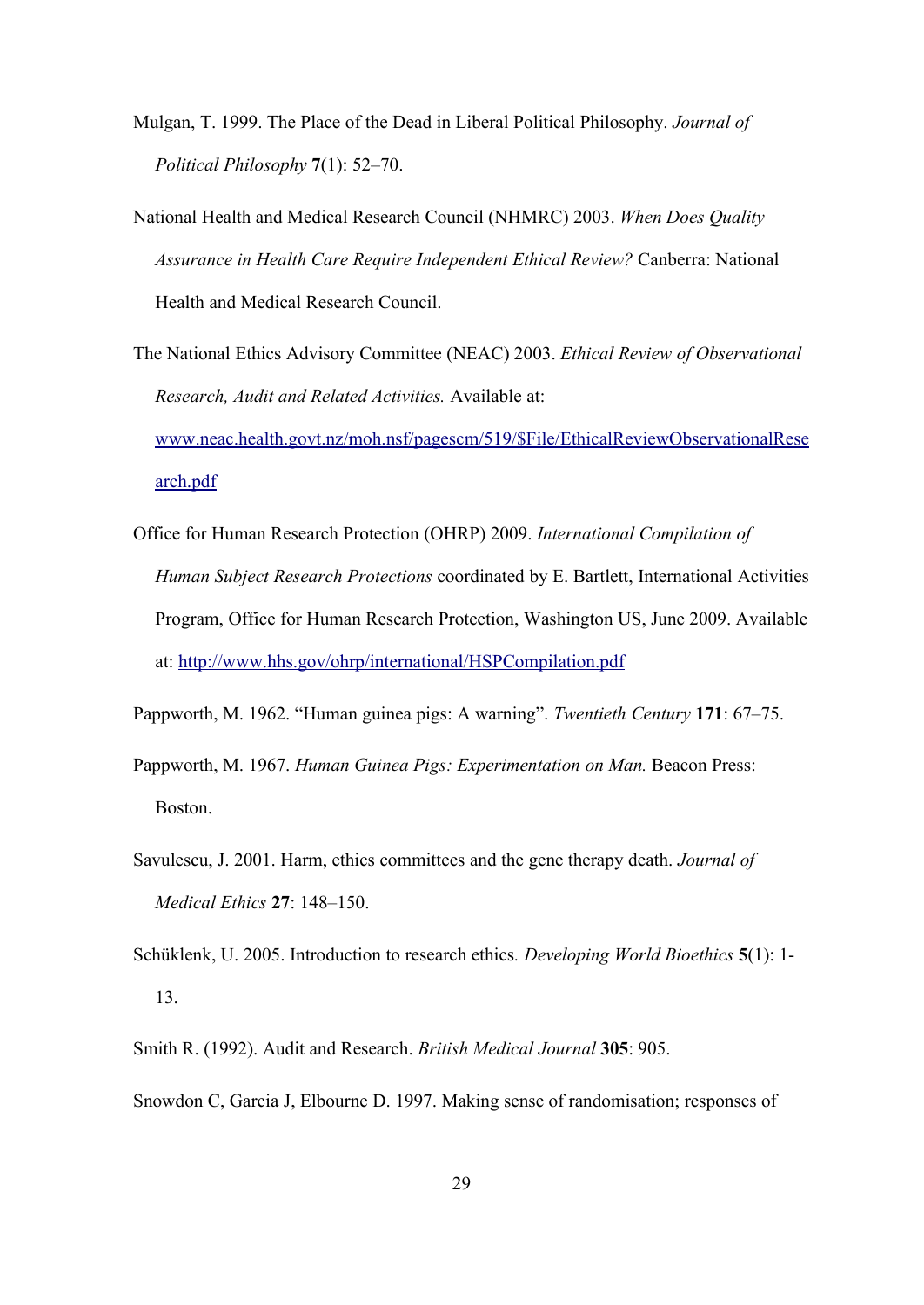parents of critically ill babies to random allocation of treatment in a clinical trial. *Social Science and Medicine* **45**: 1337–55.

- Stewart, P.M. et al., 2008. Regulation–the real threat to clinical research. *BMJ* , 337: a1732.
- Sullivan, R., 2008. The good, the bad, and the ugly: effect of regulations on cancer research. *The Lancet Oncology*, 9(1): 2–3.
- Suntharalingam, G. et al., 2006. Cytokine Storm in a Phase 1 Trial of the Anti-CD28 Monoclonal Antibody TGN1412. *New England Journal of Med*icine, 355(10): 1018– 1028.
- Thaler, R., and Sunstein, C. 2008. *Nudge: Improving Decisions About Health, Wealth, and Happiness.* Yale: Yale University Press.
- van den Hoonaard, W. 2001. Is Research-Ethics Review a Moral Panic? *Canadian Review of Sociology and Anthropology* **38**.
- Wade D. (2005). Ethics, audit and all shades of grey. *British Medical Journal* **330**: 468.
- Warlow, C., 2005. Over-regulation of clinical research: a threat to public health. *Clinical Medicine*, 5(1): 33–38.
- Wilkinson, M. and Moore, A. 1997. Inducements in Research. Bioethics 11(5): 373-389.
- Wilkinson M. and Moore, A. 1999. Inducements Revisited. Bioethics 13(2): 114-130.
- Wolff, J. 2007. What is the value of preventing a fatality?, in T. Lewens ed. Risk: Philosophical Perspectives, 54–67. London: Routledge.
- Wolff, J. and de-Shalit A. 2007. *Disadvantage.* Oxford: Oxford University Press.
- World Medical Association 1975. *Declaration of Helsinki: Recommendations guiding*